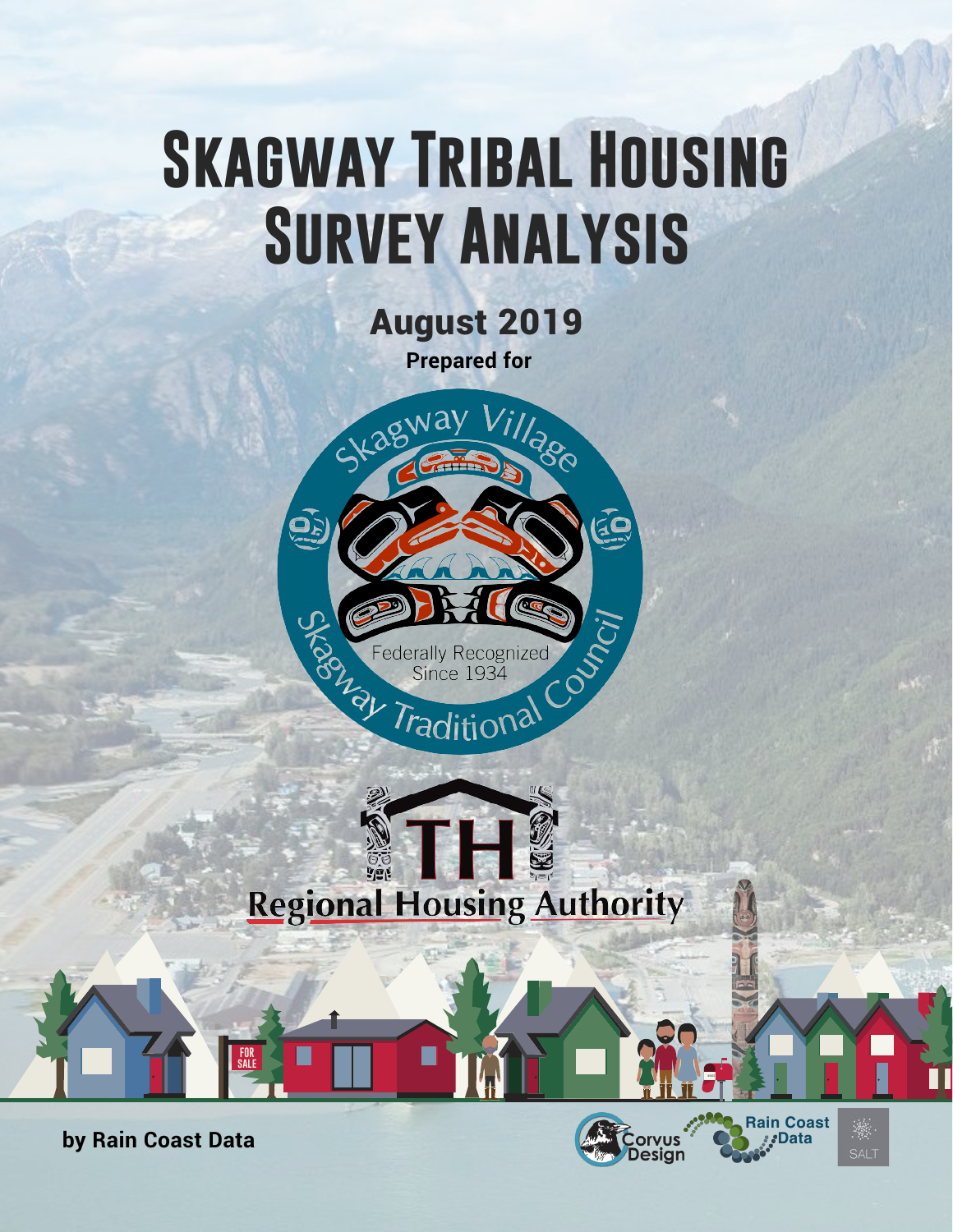# **Table of Contents**

#### **Summary Page 1**

| Skagway Tribal Housing Infographic Page 2 |  |
|-------------------------------------------|--|
|                                           |  |
|                                           |  |

#### **Skagway Housing Structures Page 5**

#### **Skagway Home Finances Page 10**

#### **Skagway Householders Page 15**

|  | Page 15 |
|--|---------|
|  | Page 16 |
|  | Page 17 |
|  | Page 18 |
|  | Page 19 |
|  | Page 20 |
|  | Page 21 |
|  | Page 22 |
|  |         |

#### **Skagway Priorities and Preferences Page 23**

#### **Open Ended Responses Page 30**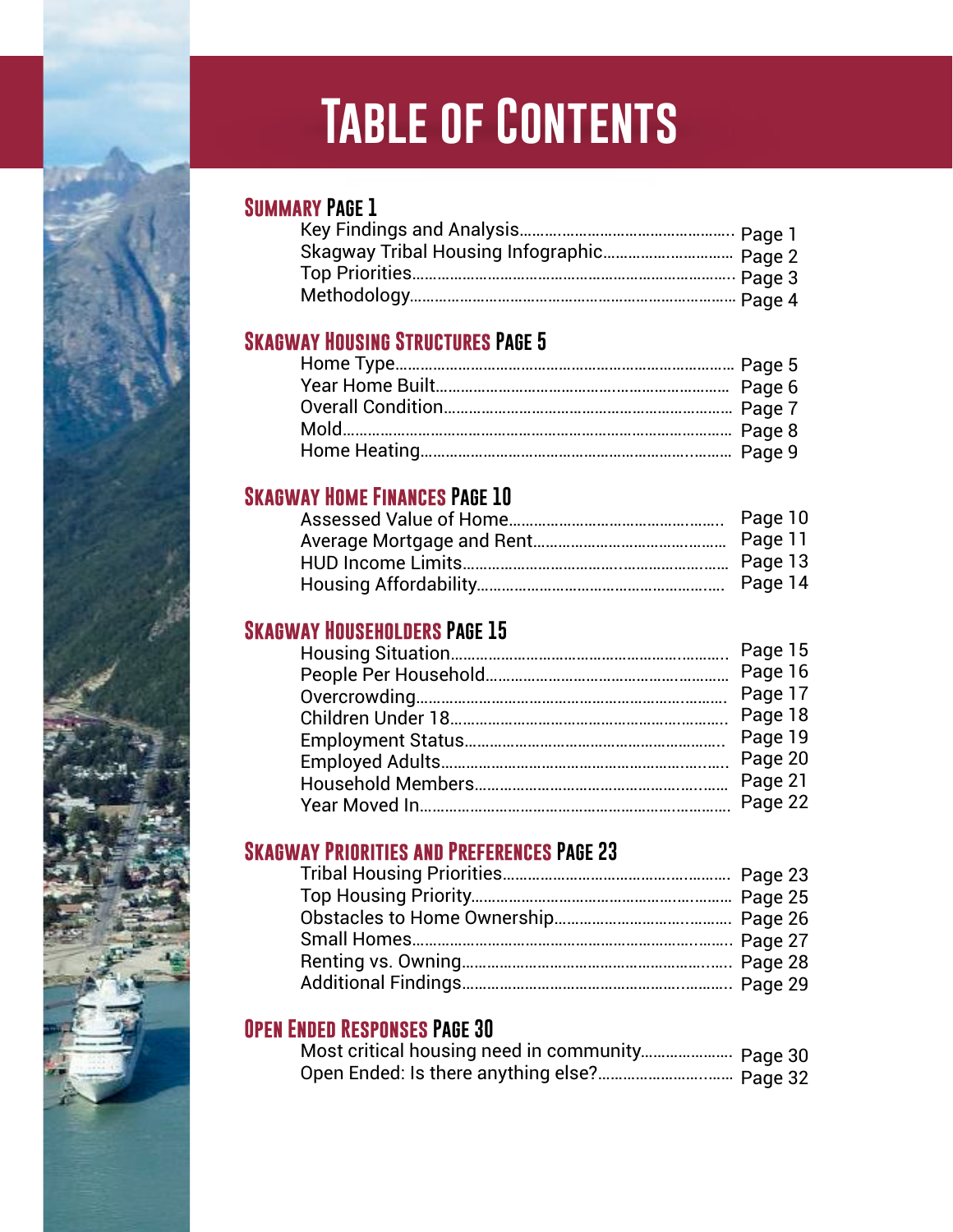# **Summary**

### **Key Findings and Analysis**

The most pressing housing need in Skagway, according to the survey, is more affordable housing, which 90% of survey respondents say is a high priority. This is followed by desire to renovate existing homes, which 80% of respondents say has a high level of demand.

In a forced ranking exercise of six possible answers, 50% of respondents felt that more single family housing available for purchase was the most important priority. When asked which Tlingit Haida Regional Housing Authority (THRHA) housing program was of most interest to Skagway households, the most common answer was "Access to funding to help renovate my home."

Half of survey respondents own their homes in Skagway. Another 42% are renters. The average household size is 3.2 people, and 50% percent of surveyed households have children living in them. For those homes with children, an average of 1.5 children are present in the home. Fifty-five percent of survey respondents report that a member of their household would prefer to own a home but do not.

Eight percent of the households surveyed include a single parent, and 17% have a member over 60 years of age. Seventeen percent of households include a person with a disability, and 17% include a veteran.

**"Business in town buy up any housing in Skagway and make it seasonal housing for employees leaving little to no afordable housing for year-round residents."** 

The significant majority of households responding to *Skagway survey respondent*the survey are in single family homes (83%), and 8% are in multi-family units. Another 8% are in short-term housing.

Sixty-three percent of respondents indicate their homes are in good or excellent condition, while 27% said the condition were adequate. Nine percent of respondents said the condition of their homes was poor. More than one-third (36%) of households reported at least some problems with mold in their homes. Fifty-five percent of the households are low income, according to federal Housing and Urban Development (HUD) criteria.

Skagway respondents who are homeowners have an average monthly mortgage of \$1,300. Average rent is \$938, before utilities. Sixty-three percent of respondents are cost-burdened, which is defined as spending 30% or greater of household income toward housing costs. This includes the 29% of respondents who are severely cost-burdened, meaning they spend half or more of their household income on housing costs.

Skagway tribal households have the highest average tribal household income of THRHA's 12 regional partner communities, along with the highest average home values. Skagway tribal homes are the most likely to be single family stand alone structures, and are the most likely to be in good or excellent shape. Skagway also has the lowest percentage of households with single parents and the highest average number of workers per household. At the same time, Skagway household members are most likely to say that they are severely cost-burdened by housing.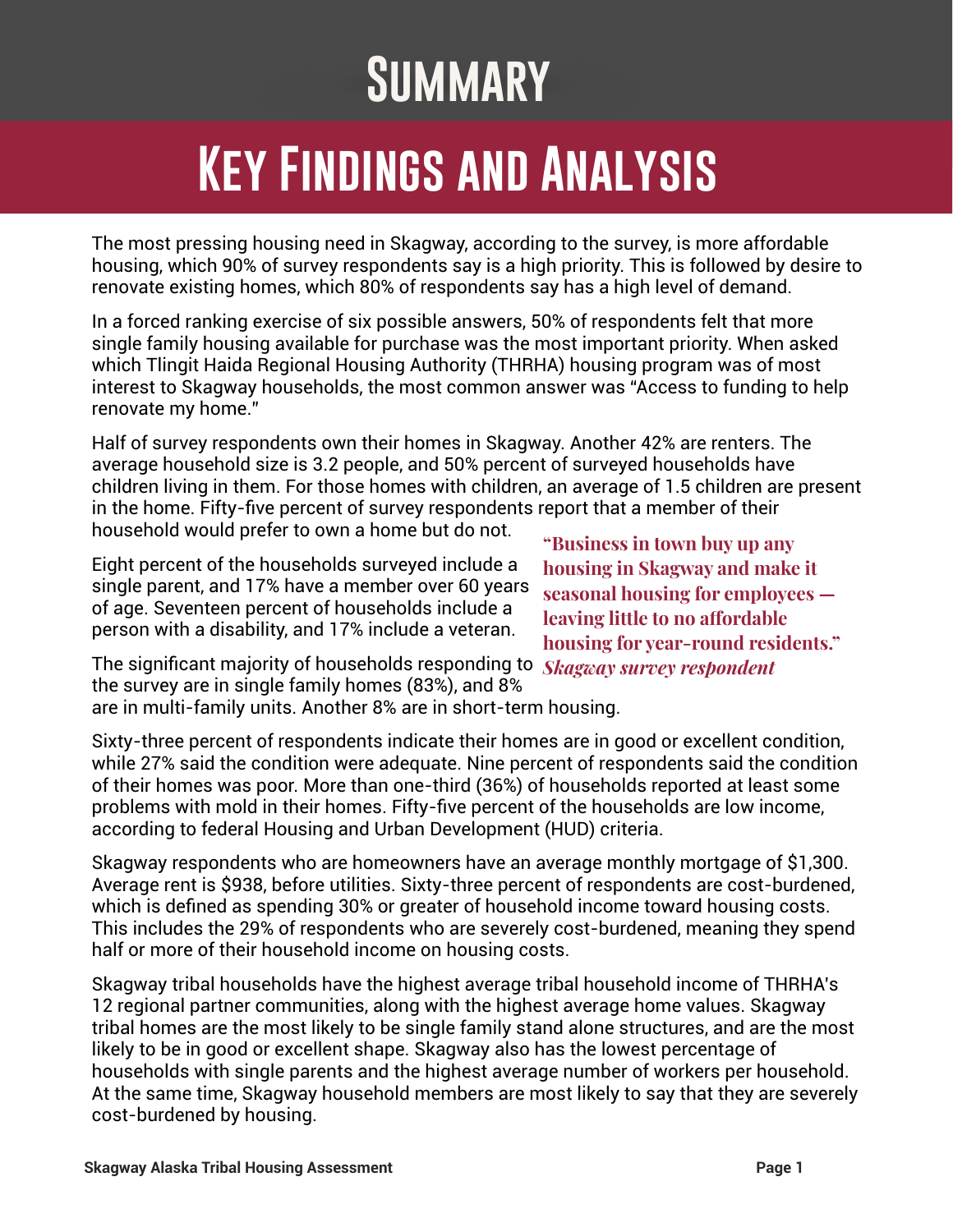### **Skagway Tribal Housing Infographic**

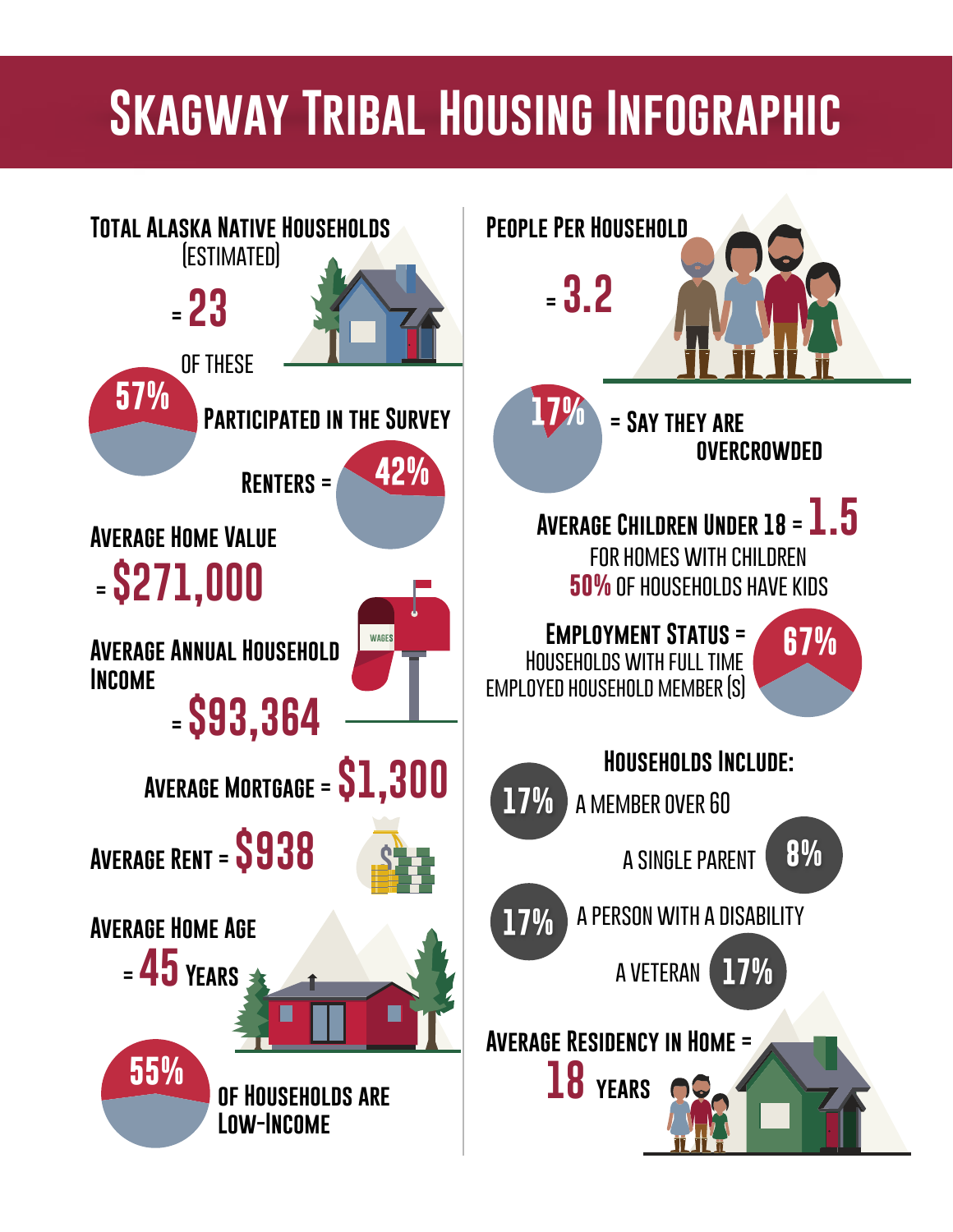### **Skagway's Top Priorities**

### **How important are the following tribal housing needs in Skagway? (Top answers)**



### **What is the most important tribal priority for housing improvements? (Top choice)**

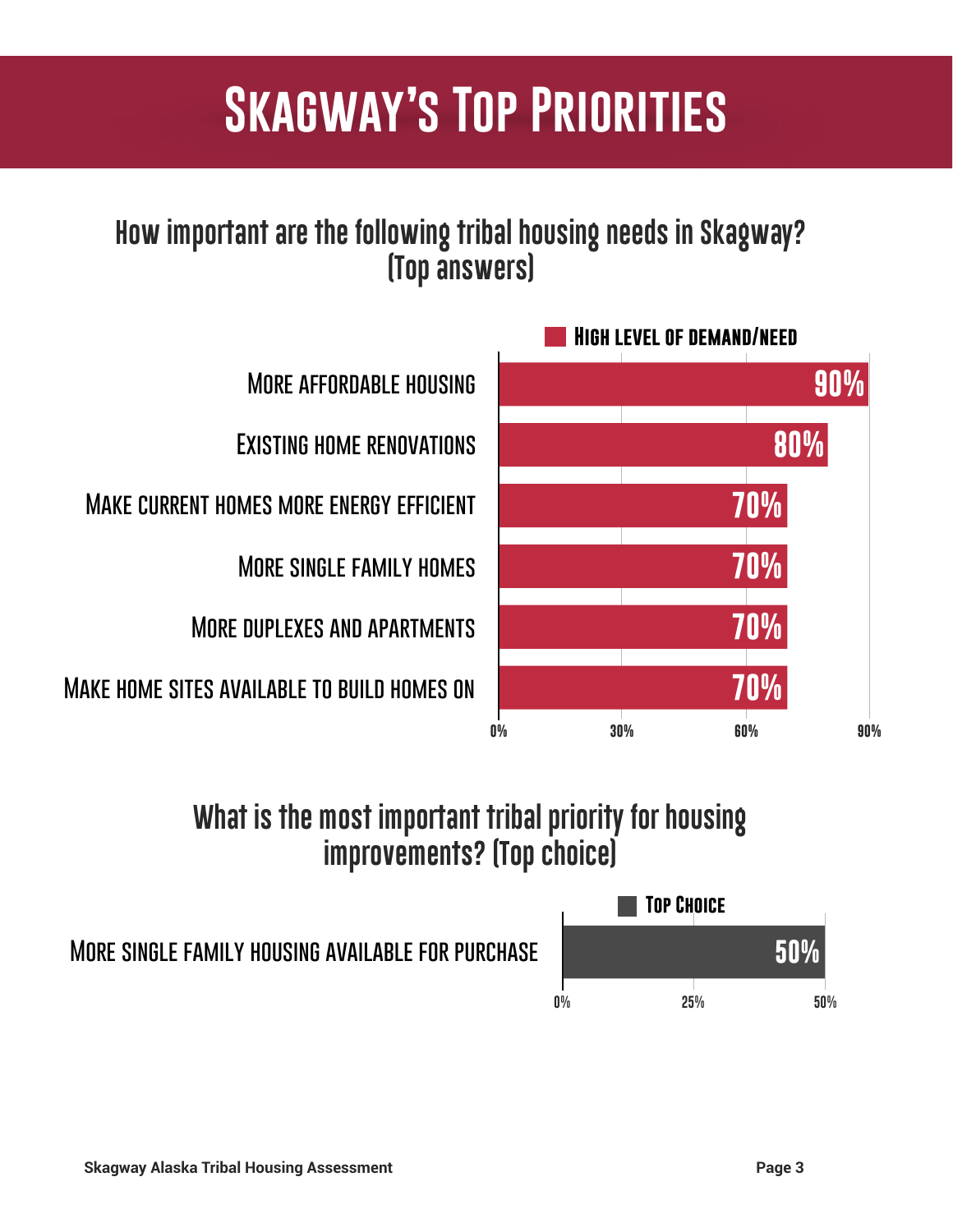### All Occupied households Skagway = **423 Survey Methodology**

The Tlingit Haida Regional Housing Authority (THRHA) contracted with SALT to conduct a tribal housing needs assessment in each of their 12 tribal partnership communities, including Skagway. A community housing needs assessment survey must to be completed every three years in tribal communities. The housing assessment provides a data-based evaluation of community needs and goals.The survey asked tribal households to respond to 35 questions about their homes, housing preferences, household costs, and finances. This information will be used in the development of Skagway Traditional Council's three-year housing plan.

Rain Coast Data designed the survey instrument on behalf of SALT with input from the THRHA. The web-based survey was administered electronically from April 1st through April 30th 2019. Paper copies were also made available to survey participants.

A total of 13 Skagway Alaska Native households responded to the survey. Responses received total 57% of all Alaska Native households in Skagway. At this response rate, the survey findings have a 95% confidence level with an 18% confidence interval. There are an estimated 23 Alaska Native or American Indian households in Skagway, out of 423 total occupied households in the community.

THRHA is the tribally designated housing entity for 12 tribes in Southeast Alaska, including the Skagway Traditional Council. THRHA's mission is to connect Southeast Alaskans with sustainable housing opportunities and innovative financial solutions.

All 12 community survey reports, as well as the overall regional report, can be found on THRHA's website: *www.regionalhousingauthority.org*.

#### **Survey Responses and Tribal Households in Skagway, Alaska**

| <b>Occupied Housing Units by Race of Householder</b> | <b>Count</b> |
|------------------------------------------------------|--------------|
| Alaska Native Households (only)                      | 14           |
| Alaska Native Households in combination (estimated)  | 9            |
| <b>Estimated Alaska Native Households</b>            | 23           |
| <b>Total Households Surveyed</b>                     | 13           |
| <b>Percent of Total Tribal Households Surveyed</b>   | 57%          |
| Confidence level with a 18% confidence interval      | 95%          |
|                                                      |              |

Data Source: 2013-2017 American Community Survey 5-Year Estimates, Skagway Traditional Council counts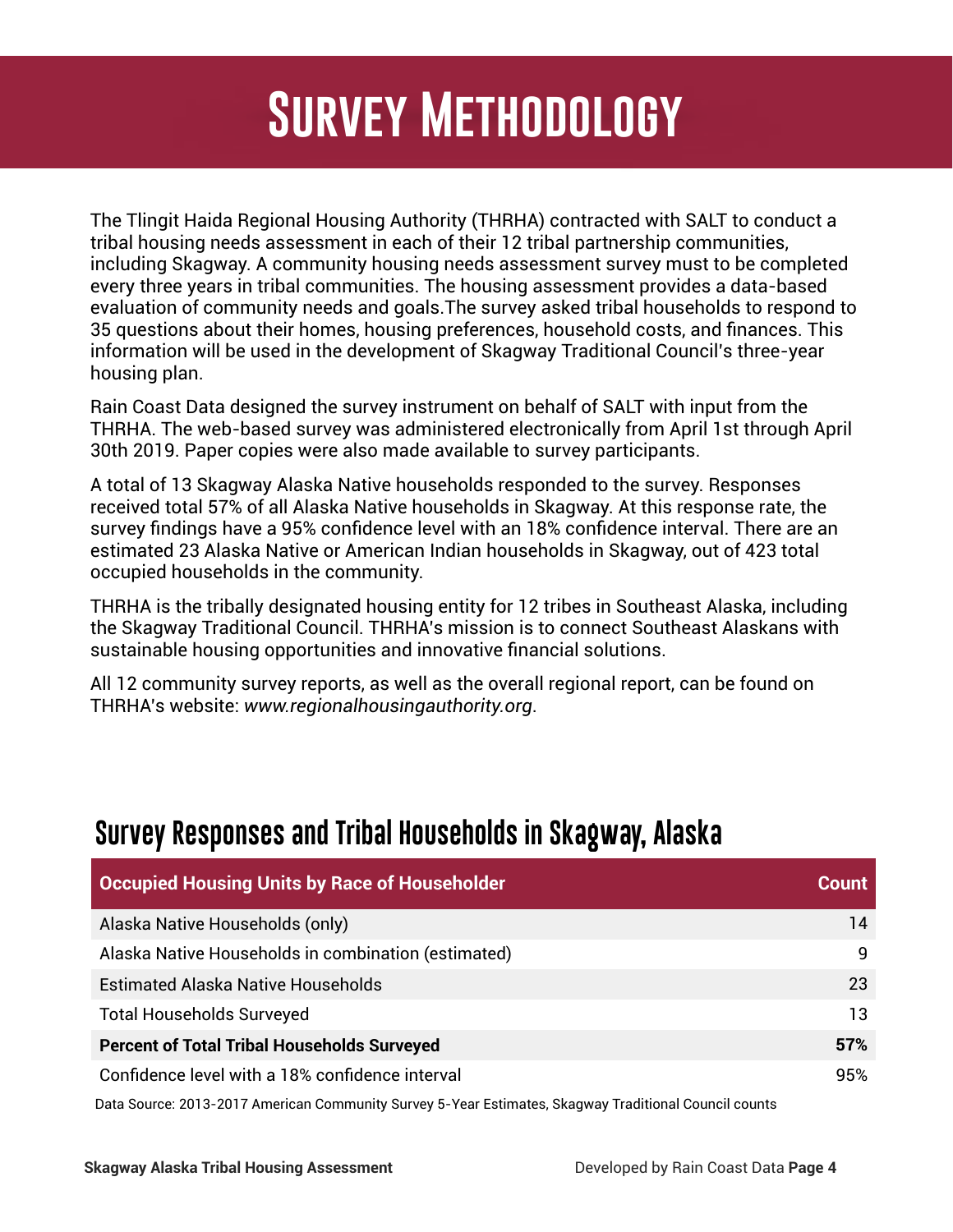# **Skagway Housing Structures What type of home do you live in?**



The significant majority of tribal households in Skagway (83%) live in single family home structures. Only 8% of households live in a multi-unit structure such as an apartment or duplex, while an 8% live in short term housing.

Skagway tribal homes are more likely to be single family homes than in any other THRHA community.

| <b>Answer Options</b>           | <b>Response Percent</b> |
|---------------------------------|-------------------------|
| Single family home              | 83%                     |
| Multi-family (apartment/duplex) | 8%                      |
| <b>Short Term Housing</b>       | 8%                      |
|                                 |                         |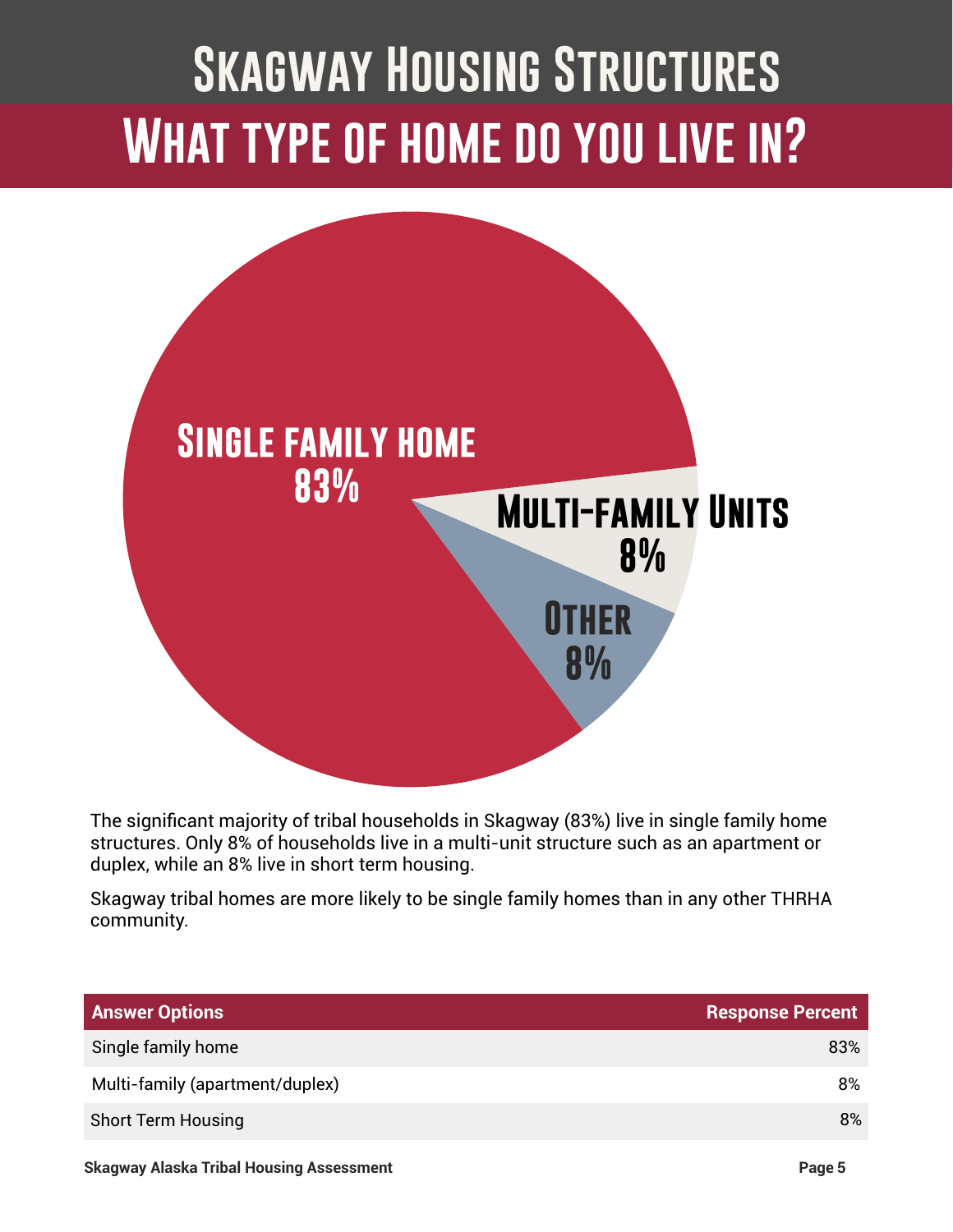### **What year was your house built?**



Respondents' homes in the community are an average of 45 years old, with more than onethird of the homes built in the1990s. Nearly one in five of the tribal households are in homes that predate 1940.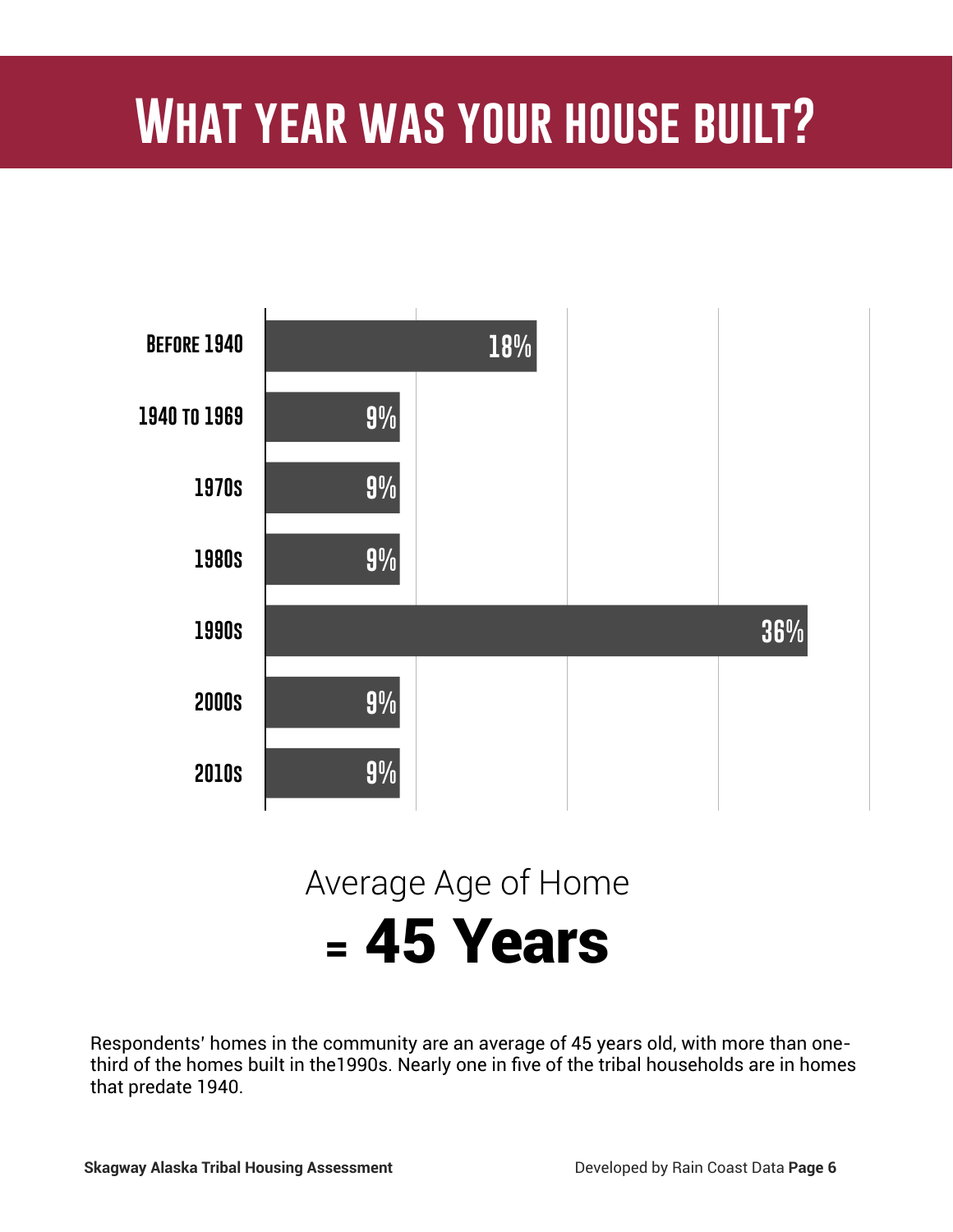### **Rate the overall condition of your home**



Sixty-three percent of tribal members said their homes were in good or excellent shape. Twenty-seven percent indicated that their living conditions were adequate, while 9% said the condition of their home was poor. Skagway tribal homes are the most likely to be in good or excellent shape, among regional THRHA homes.

| <b>Answer Options</b>                                     | <b>Response Percent</b> |
|-----------------------------------------------------------|-------------------------|
| Adequate (repairs needed to improve living conditions)    | 27%                     |
| Excellent (very few repairs or changes needed)            | 18%                     |
| Good (a few minor repairs would be nice)                  | 45%                     |
| Not Livable (we are currently unable to live in our home) | $0\%$                   |
| Poor (major repairs needed to make it safe and livable)   | 9%                      |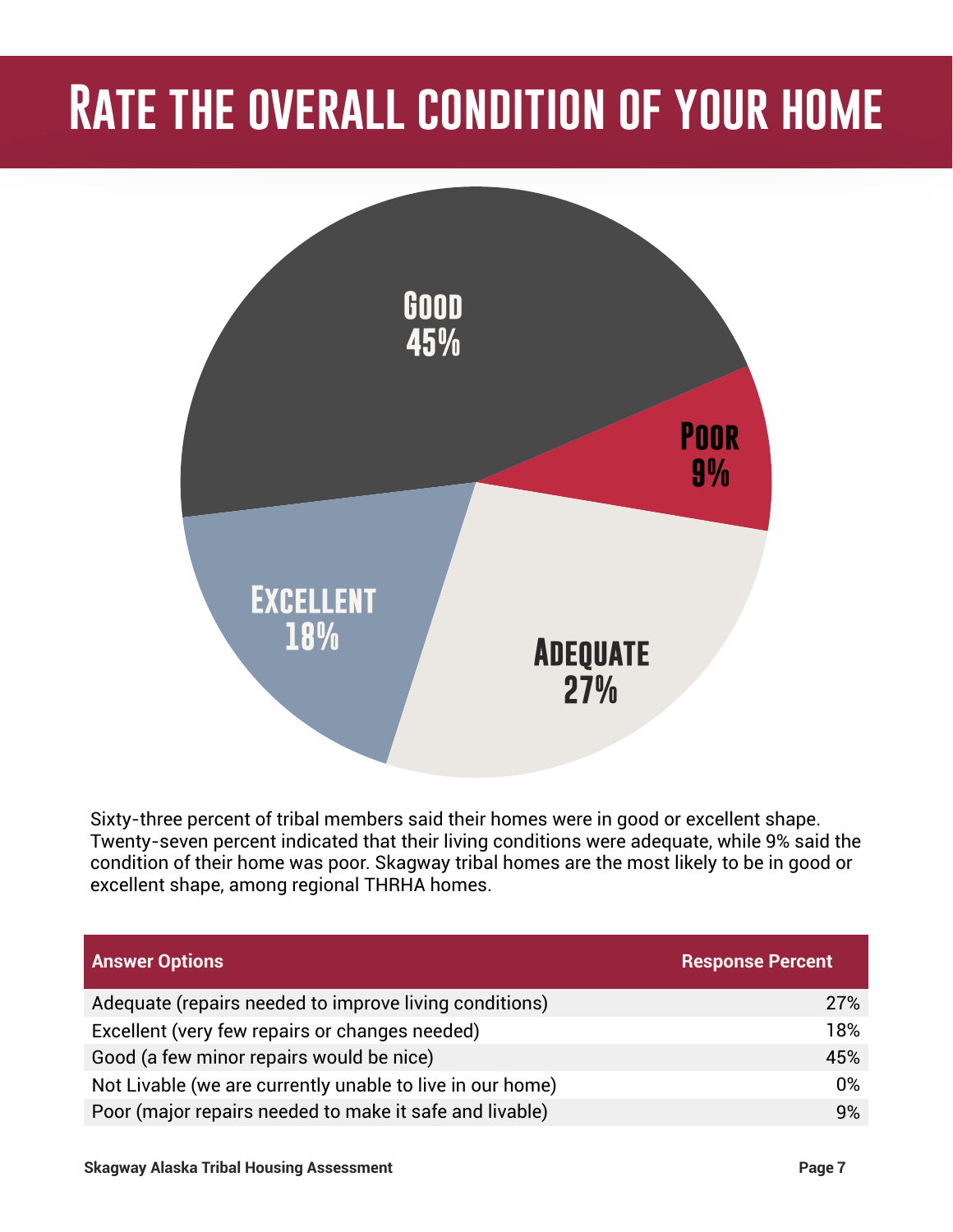### **Does your home have issues with mold?**



More than one-third (36%) of tribal households have a problem with mold in their homes. However, no respondents called their mold issues "severe." Severe mold is defined as more than 10 square feet, moderate is defined as mold spots throughout the house, while low is mold in a single room only. Just under half of households (45%) said they have no mold in their homes, while an additional 18% were not sure.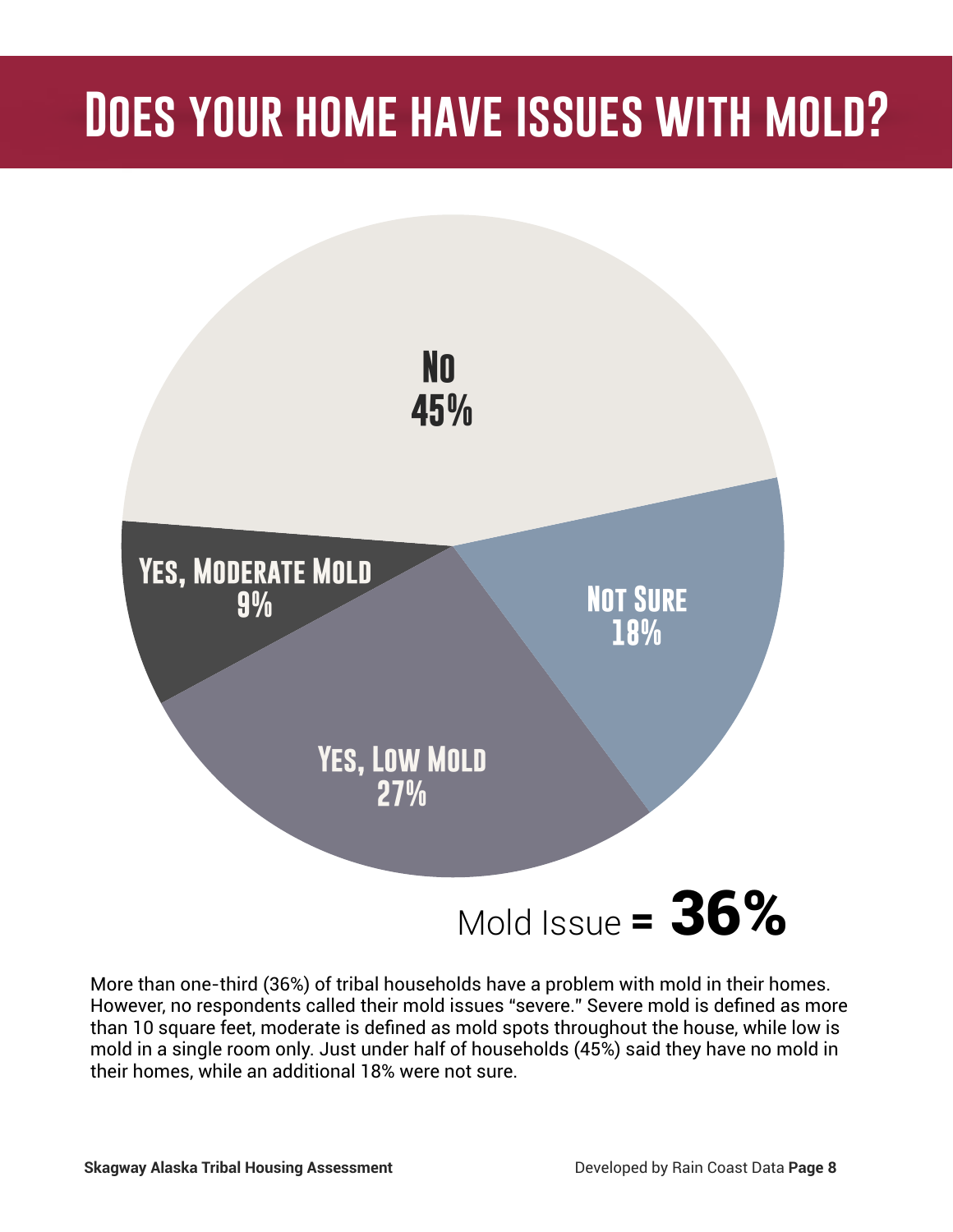### **What do you use primarily to heat your home?**



Just over half (55%) of tribal households heat their home using heating fuel, while 36% use a wood or pellet stove. Another 9% use electric sources. The average reported winter heating fuel cost was \$406 per month, while the average cost of electric heating was estimated to be \$323 in winter months. Overall, the average cost of heating was estimated at \$418 in a winter month

| What is your heating fuel bill in a winter month? | <b>Average response</b> |
|---------------------------------------------------|-------------------------|
| Electric                                          | \$323                   |
| Heating fuel                                      | \$406                   |
| Wood stove/pellets                                | \$471                   |
| <b>Overall Average</b>                            | \$418                   |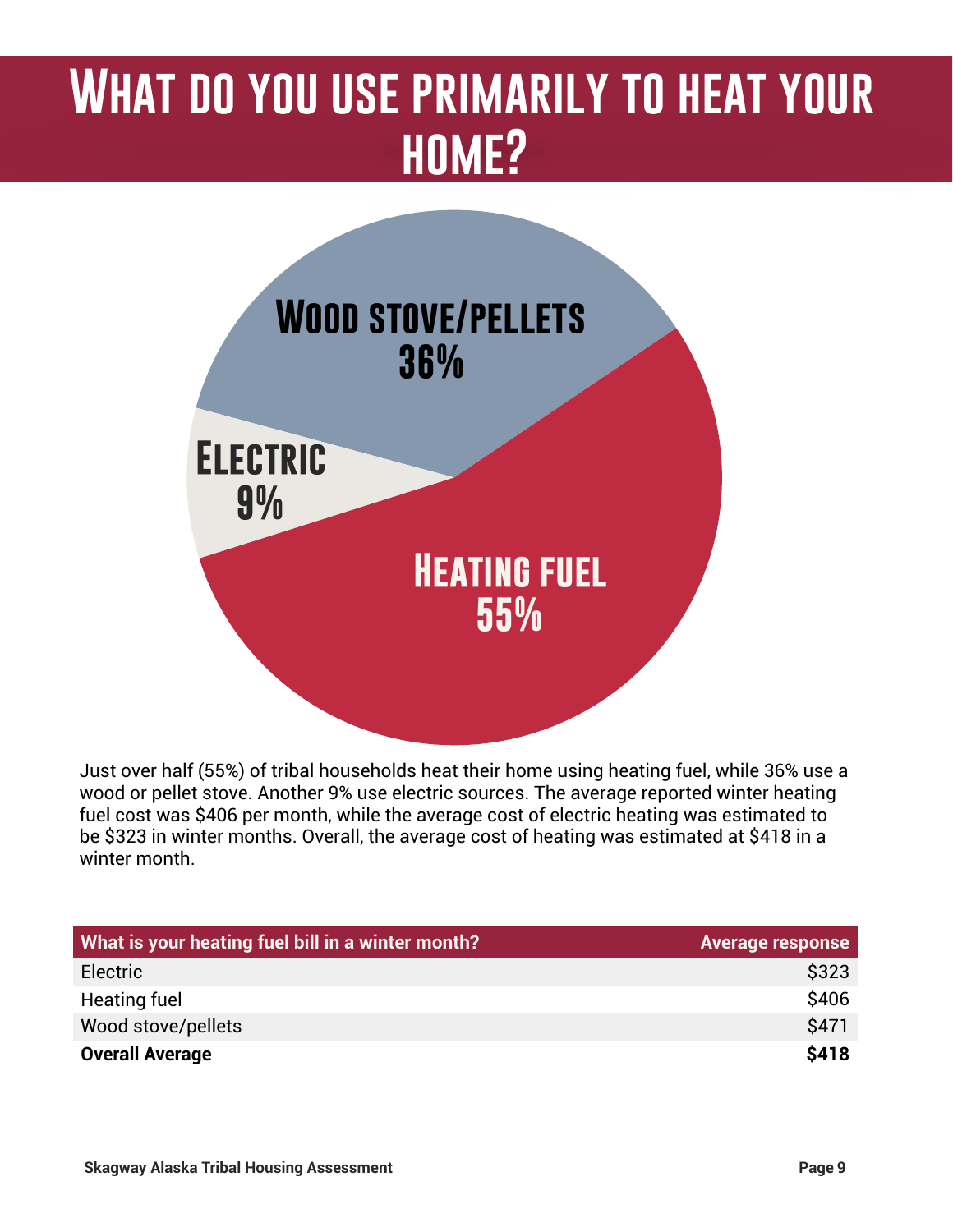# **Skagway Home Finances What is the assessed value of your home?**

# Average Value =  $$271,000$



The average value of a house owned by an Alaska Native in Skagway is \$271,000. Single family homes are valued at \$278,889 and multi-family housing units—including attached homes, duplexes or condos—have an average value of \$200,000.

Skagway homes have the highest average values among regional THRHA homes.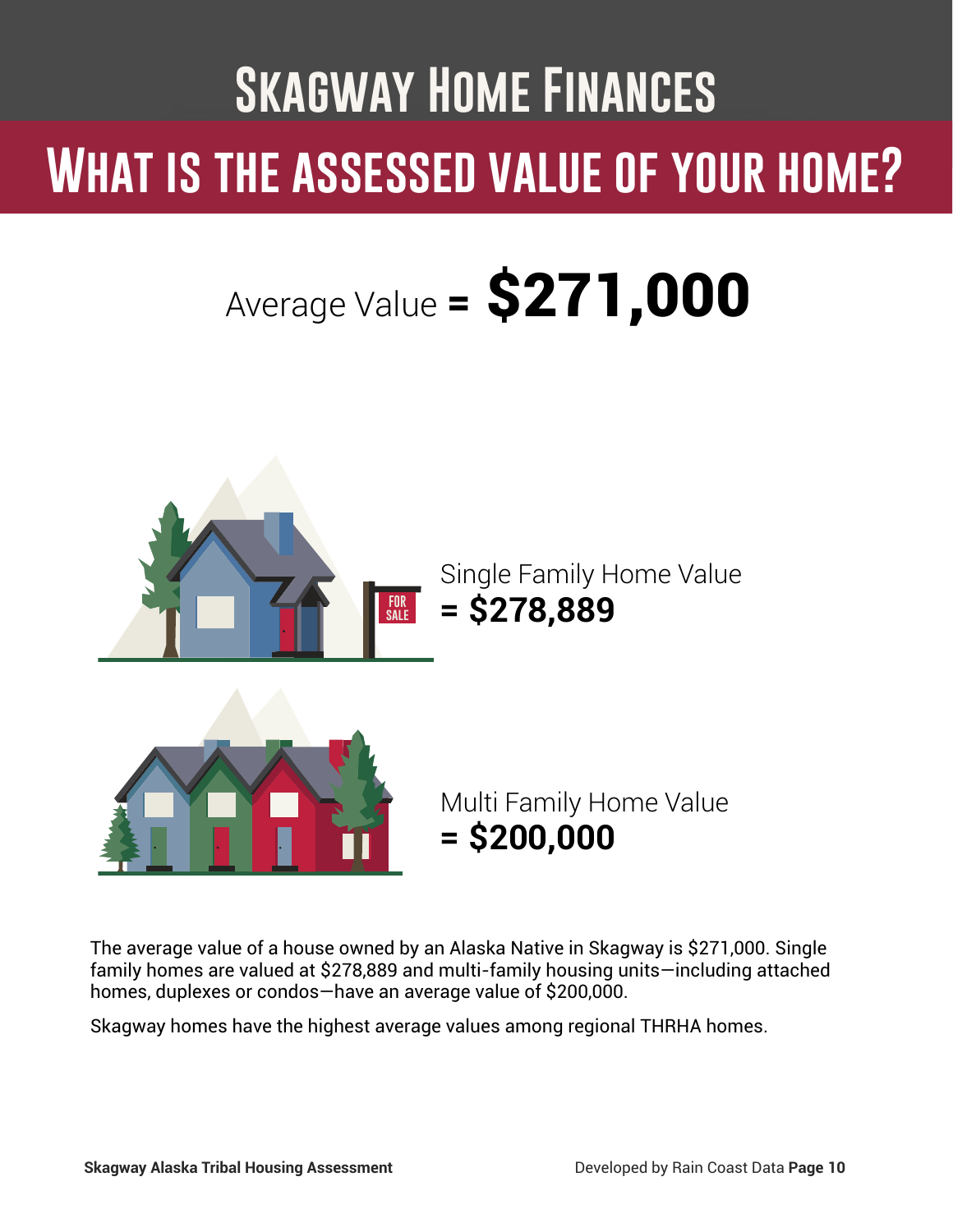### **What is your current mortgage or rent (excluding utilities)?**



### Own home with no mortgage  $= 17\%$

The average monthly rent paid by THRHA tribal householders is \$938, while the average mortgage (excluding those who have completed paying off their house and have no payments) is \$1,300. These figures do no include heat, electricity, water, or sewer. Seventeen percent of all tribal households own their own homes, but no longer have a mortgage.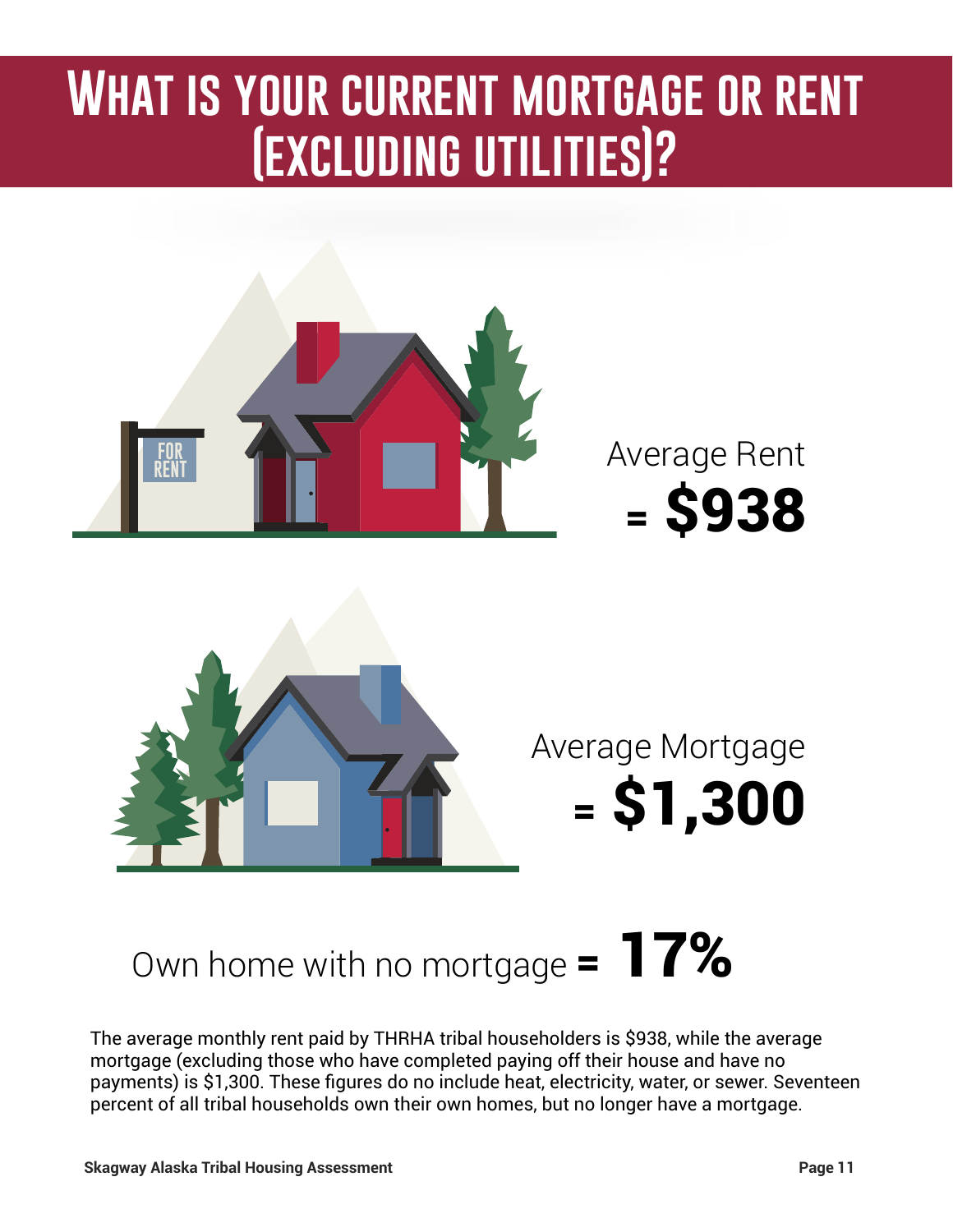### **What is your approximate annual household income?**

### Average Household Income

= \$93,364

**wages**

- Rental Household **= \$48,750 average**
- Home Ownership Household **= \$126,167 average**

The average income of tribal households (of those reporting an income above \$0) in Skagway is \$93,364. Those paying rent had an average household income of \$48,750, while those who own their own homes earn an average of \$126,167 annually.

Skagway households have the highest average tribal household income of THRHA's 12 regional partner communities.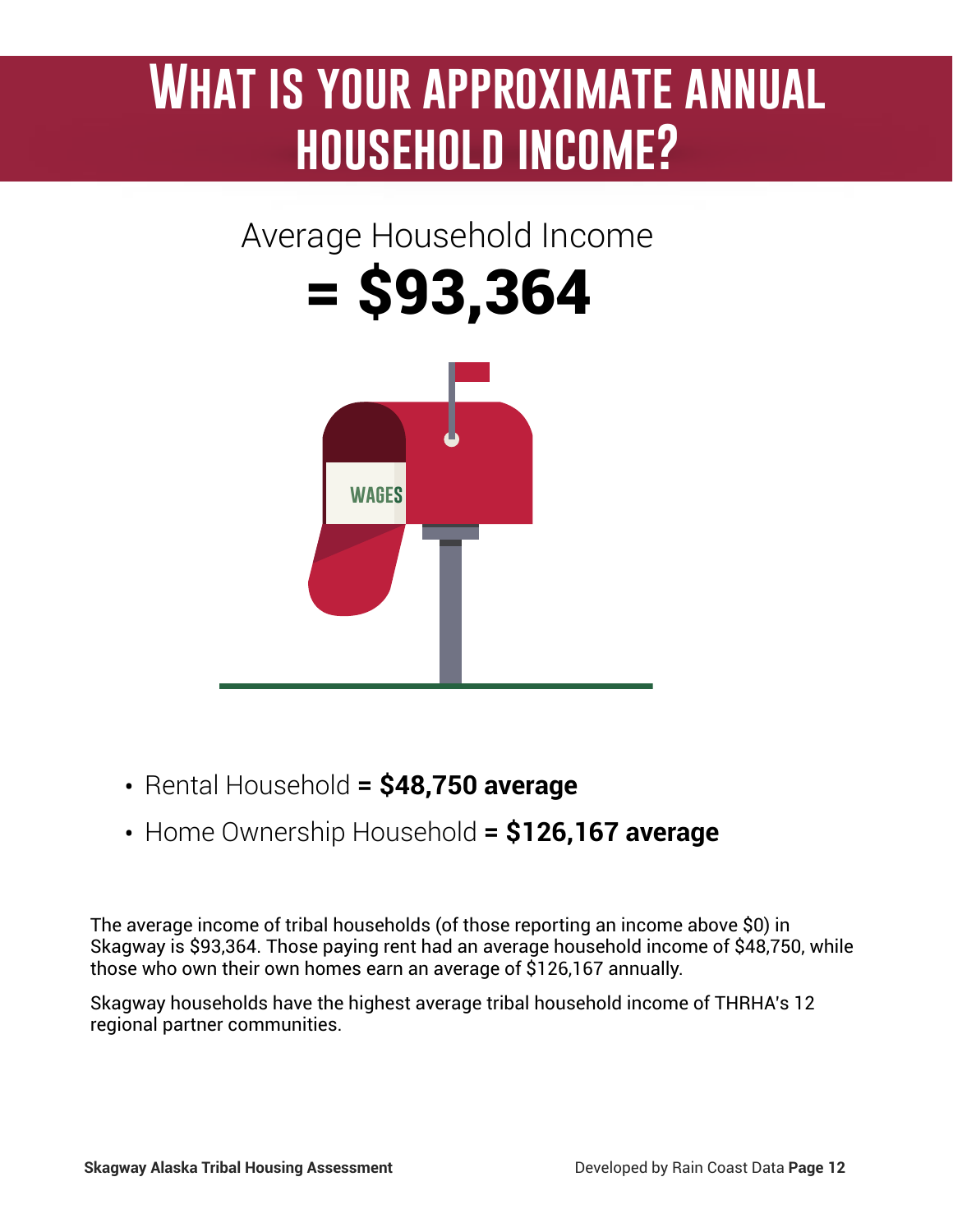### **Housing and Urban Development Income Limits** (By number of household members)

| <b>HUD Income Limits by Household Size for Skagway</b> |          |                |          |          |                |          |          |          |  |
|--------------------------------------------------------|----------|----------------|----------|----------|----------------|----------|----------|----------|--|
| <b>Household Income</b>                                |          | $\overline{2}$ | 3        | 4        | $5\phantom{1}$ | 6        | 7        | 8        |  |
| <b>Extremely Low</b><br>(30%) Income<br>Limits         | \$18,150 | \$21,130       | \$26,660 | \$32,190 | \$37,720       | \$43,250 | \$48,780 | \$54,310 |  |
| Very Low (50%)<br><b>Income Limits</b>                 | \$30,250 | \$34,600       | \$38,900 | \$43,200 | \$46,700       | \$50,150 | \$53,600 | \$57,050 |  |
| Low (80%)<br><b>Income Limits</b>                      | \$48,400 | \$55,300       | \$62,200 | \$69,100 | \$74,650       | \$80,200 | \$85,700 | \$91,250 |  |

| <b>Percentage of Skagway households within HUD Income Limits</b><br>(by number of household members) |    |                |                |                         |       |       |                |       |                                 |
|------------------------------------------------------------------------------------------------------|----|----------------|----------------|-------------------------|-------|-------|----------------|-------|---------------------------------|
| <b>Household Income</b>                                                                              |    | 2 <sup>1</sup> | $\overline{3}$ | $\overline{\mathbf{4}}$ | 5     | 6     | $\overline{7}$ | 8     | <b>Housholds in</b><br>category |
| <b>Extremely Low</b><br>(30%) Income<br>Limits                                                       | 0% | 0%             | $0\%$          | 0%                      | $0\%$ | $0\%$ | 0%             | $0\%$ | 0%                              |
| Very Low (50%)<br><b>Income Limits</b>                                                               | 0% | $0\%$          | $0\%$          | $0\%$                   | 0%    | $0\%$ | 0%             | 0%    | $0\%$                           |
| Low (80%) Income<br>Limits                                                                           | 0% | 27%            | 9%             | 9%                      | 0%    | 9%    | 0%             | $0\%$ | 55%                             |

According to HUD's 2019 income limits, 55% of surveyed Skagway households are low income. None of the households are very low or extremely low income.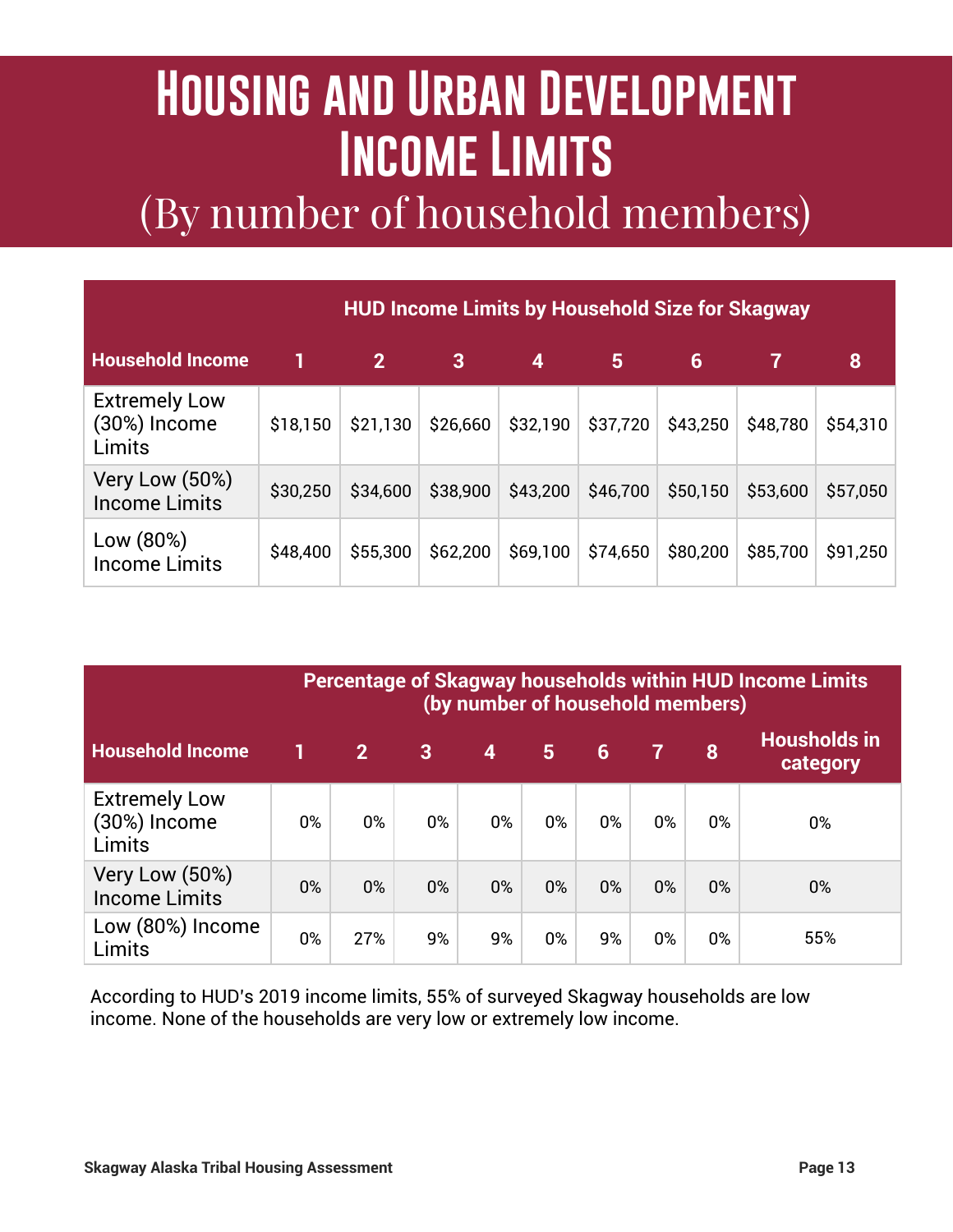### **Do you spend more than 30% of your household income towards housing costs?**



#### **Costs of housing are a burden or severe burden to 63% of Skagway respondents. The balance of residents have affordable costs, or are unsure of the monthly cost relative to income.**

The 63% of respondents who are cost-burdened or severely cost-burdened—spending 30% or more of household income toward housing costs—includes 29% of respondents who are severely cost-burdened, meaning they spend half or more of their household income on housing costs.

Skagway household members are most likely to say that they are severely cost-burdened by housing, among the regional THRHA communities.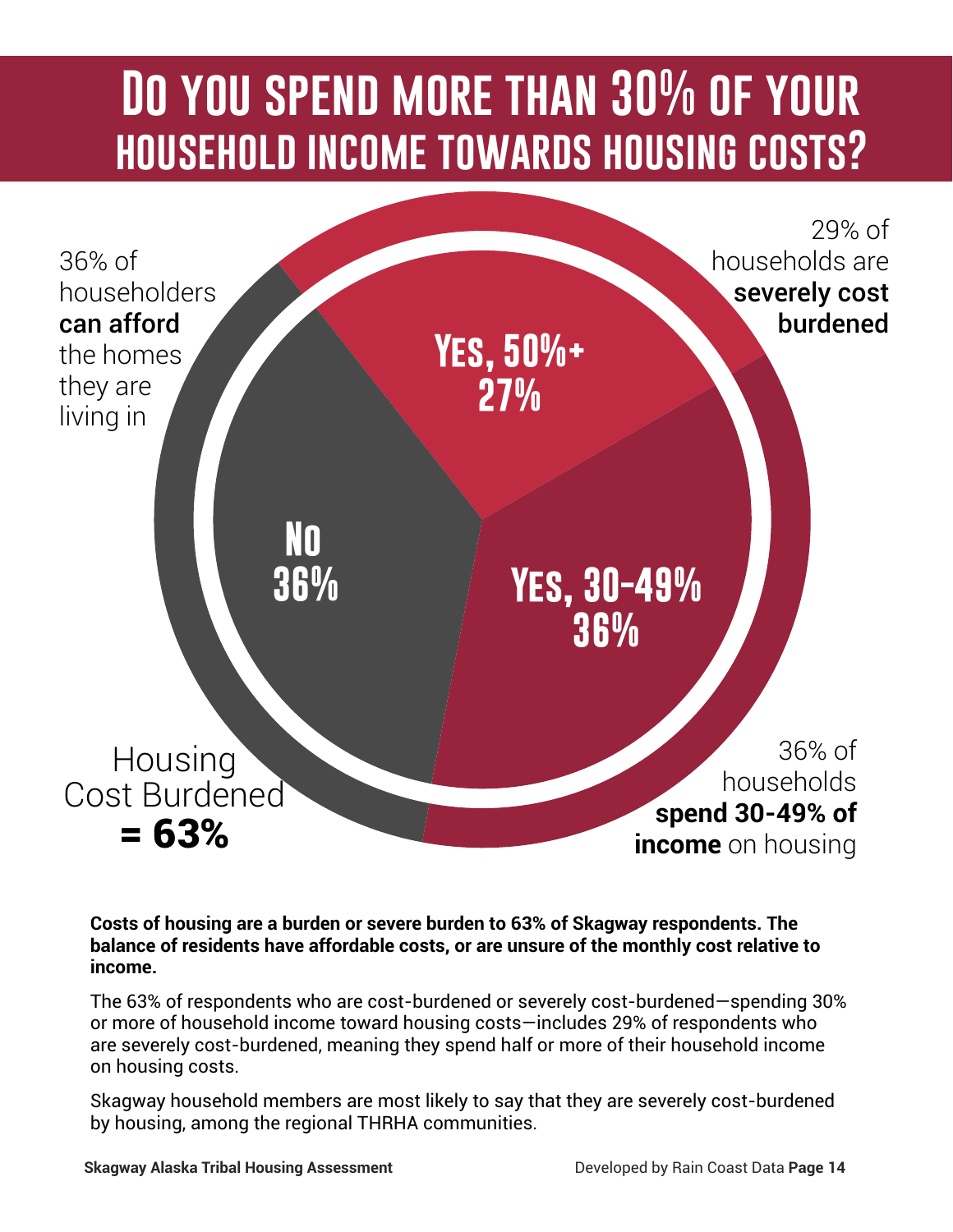### **Skagway Householders**

### **What is your current housing situation?**



Half of tribal householders live in a house that they own. Of these, only 17% of respondents own their home and no longer pay a mortgage. Forty-two percent pay rent, either to a landlord, friend, or family member.

| <b>Answer Options</b>                                     | <b>Response Percent</b> |
|-----------------------------------------------------------|-------------------------|
| I own my home and pay a mortgage                          | 33%                     |
| I own my home and do not pay a mortgage                   | 17%                     |
| I pay rent                                                | 17%                     |
| I live with a friend or family member and pay rent        | 25%                     |
| I live with a friend or family member and do not pay rent | 8%                      |
| Other                                                     | 0%                      |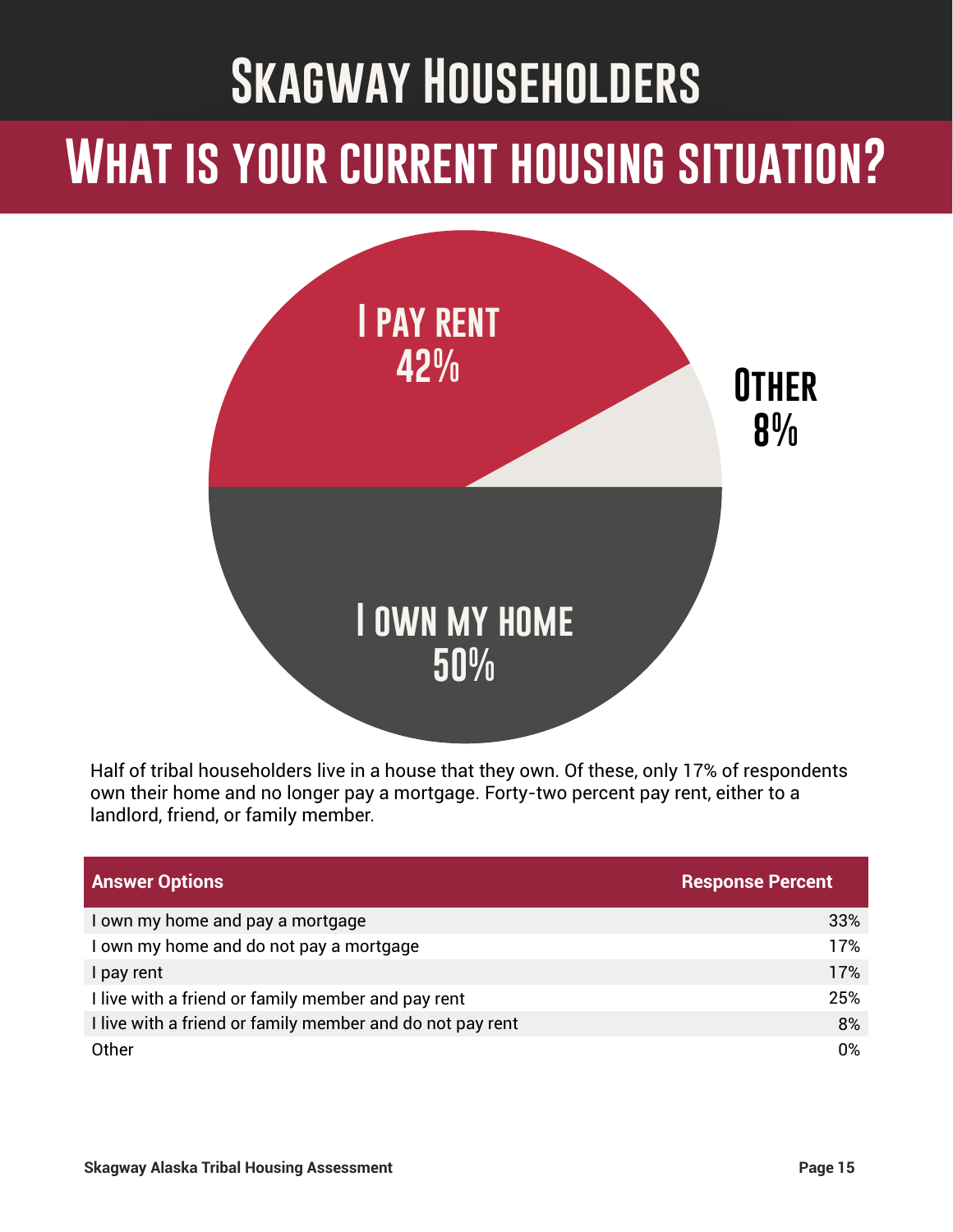## **Number of People per Household**



### Average Household Size

### $= 3.2$

The average household size of survey respondents is 3.2. Household sizes ranges from one to six people.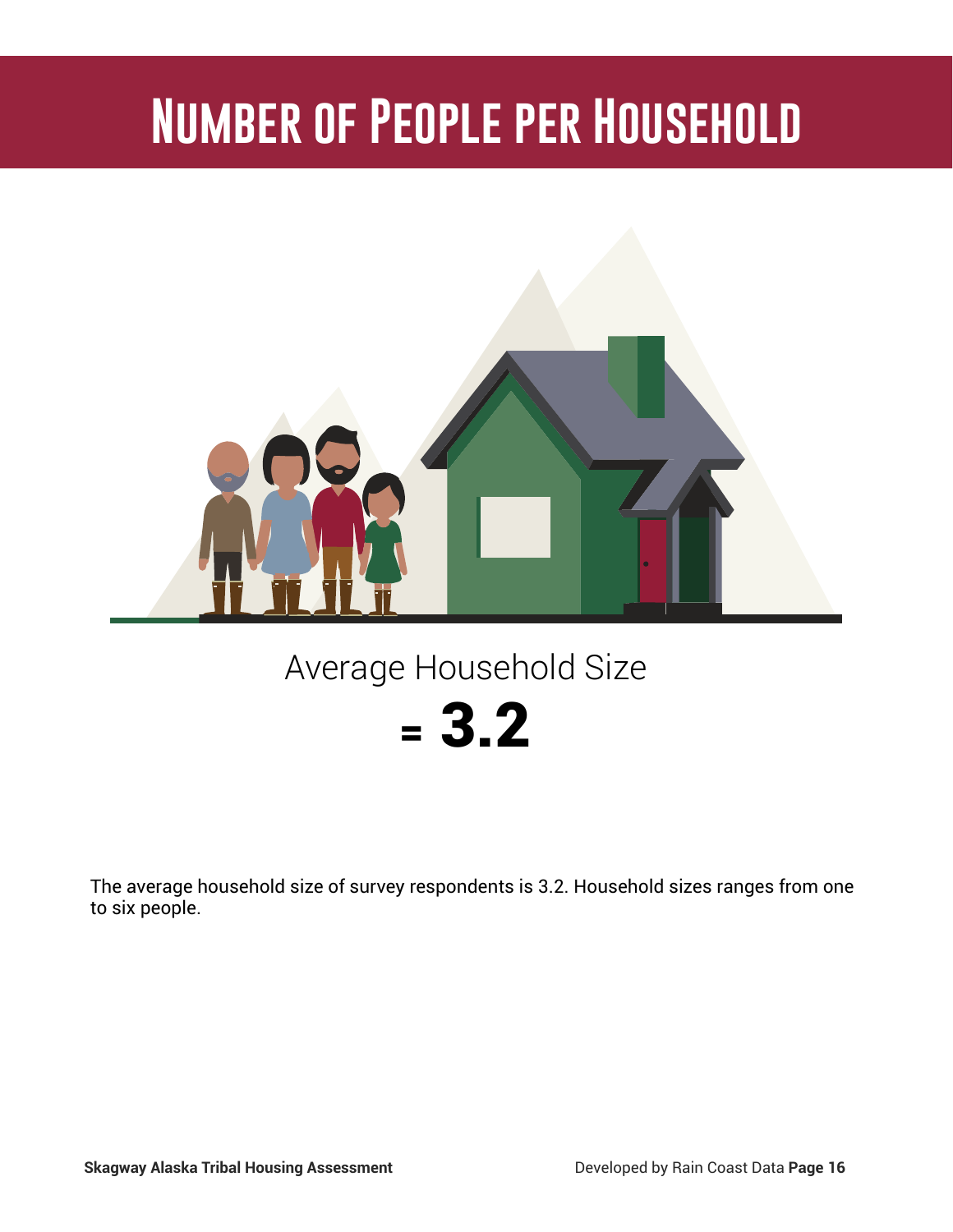### **Is your home overcrowded?**



### Average Household Size = 3.2 Average Household Size for "Yes" = 5.0 Average Household Size for "No"  $= 2.7$

Only 17% of households survey say their homes are overcrowded. The overall average household size is 3.2 members. Those who say their home is overcrowded have a higher average household size of 5.0 people. Those who say that their homes are not overcrowded have an average household size of 2.7 people.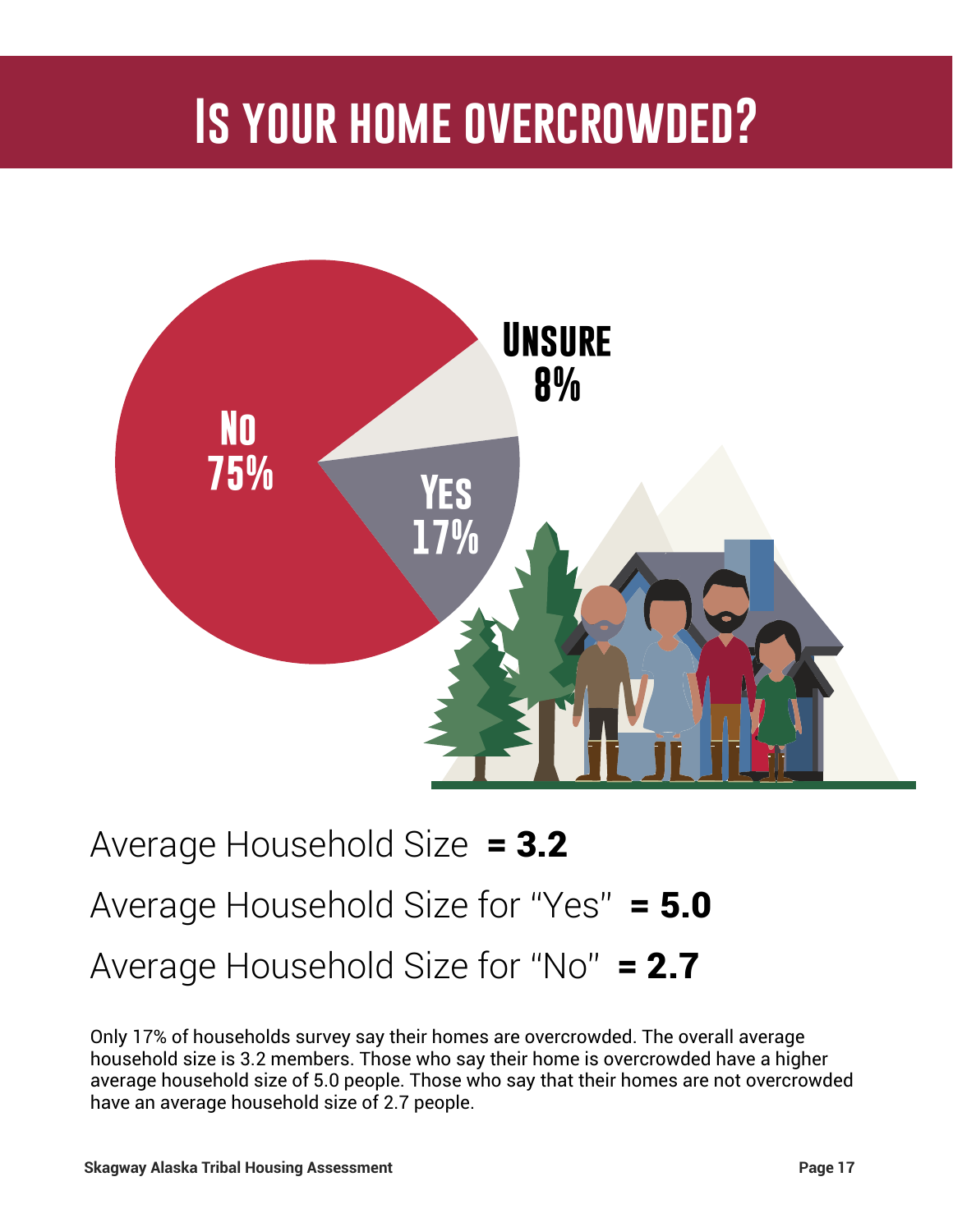### **How many children under age 18 live in your household?**



Half of THRHA's tribal household have at least one child under the age of 18. The average number of children in a THRHA tribal household with children is 1.5. For homes with children, half have one child and half have two children.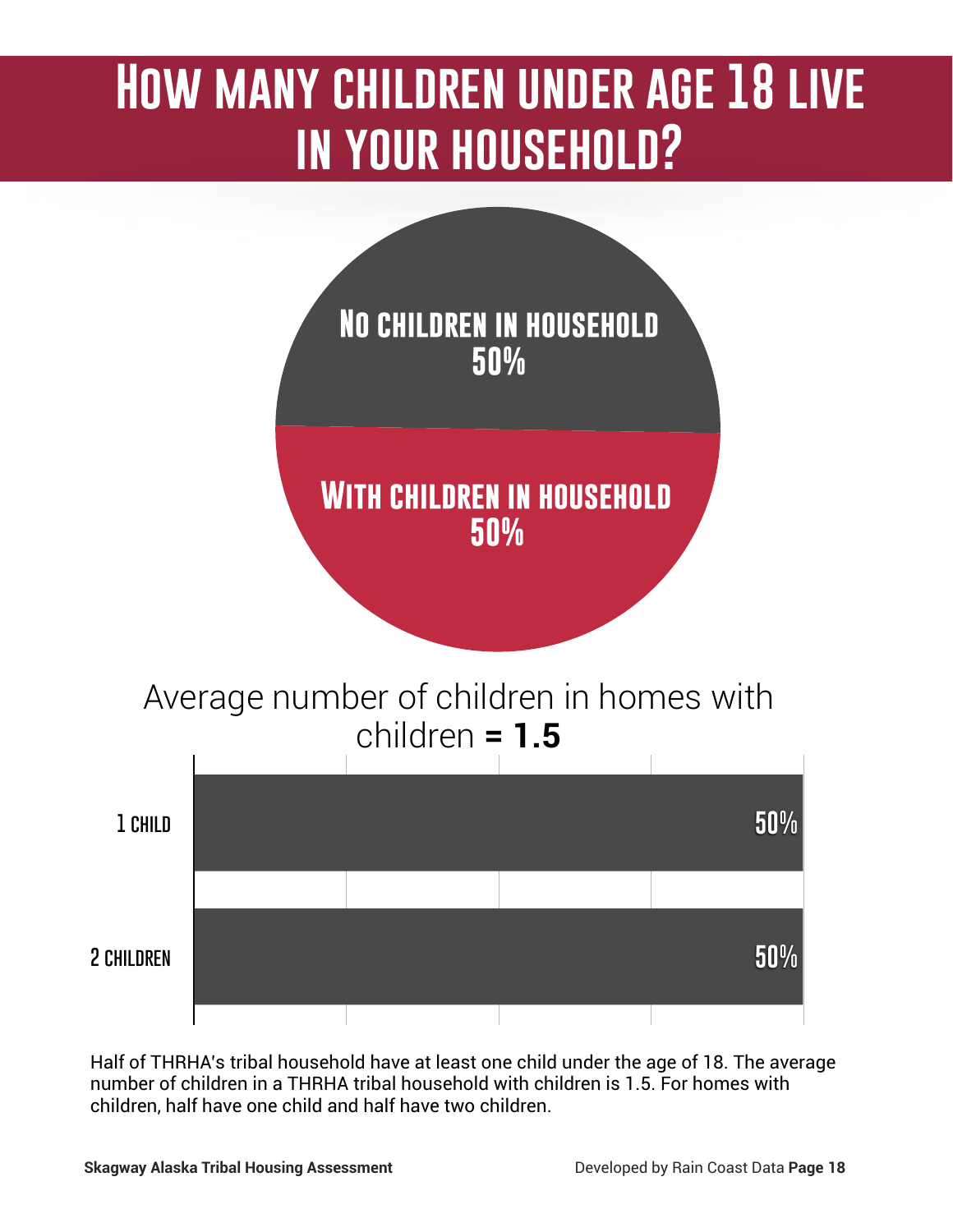### **What is the current employment status of household members?** (Check all that apply)



More than two-thirds of households (67%) reported having at least one full-time employed householder. Forty-two percent of households have a member who is employed seasonally and 17% have a member who is part-time employed. Approximately 8% of respondents have a household member who has been unemployed more than six months.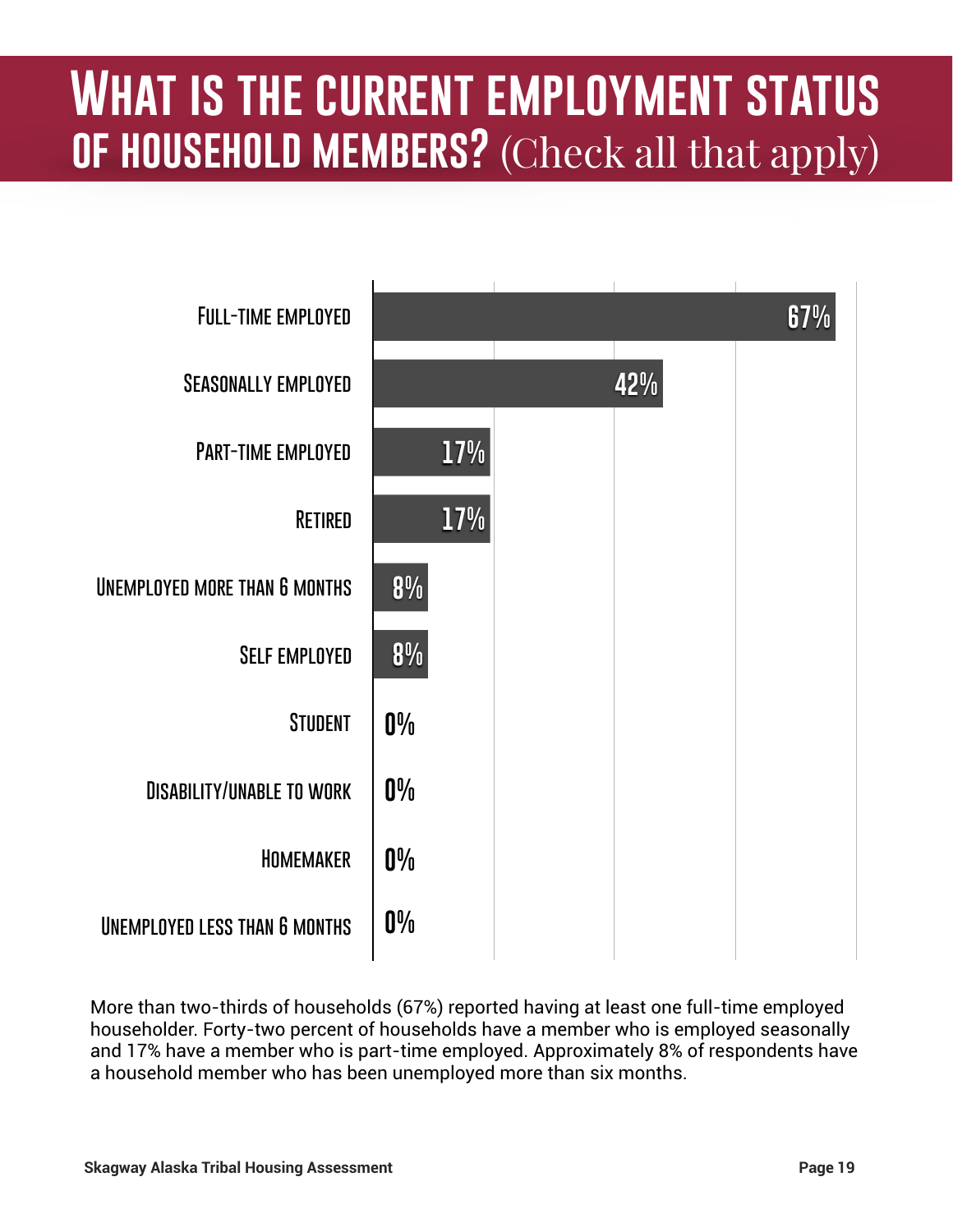### **How many adults in your household are currently employed?**



### Average employed adults per household **= 1.8**

We asked how many adults are currently employed in the household of the respondent. The most common response was two working adults, with 58% of respondents selecting this answer. The average response was 1.8 working adults per household, which is the highest in the region.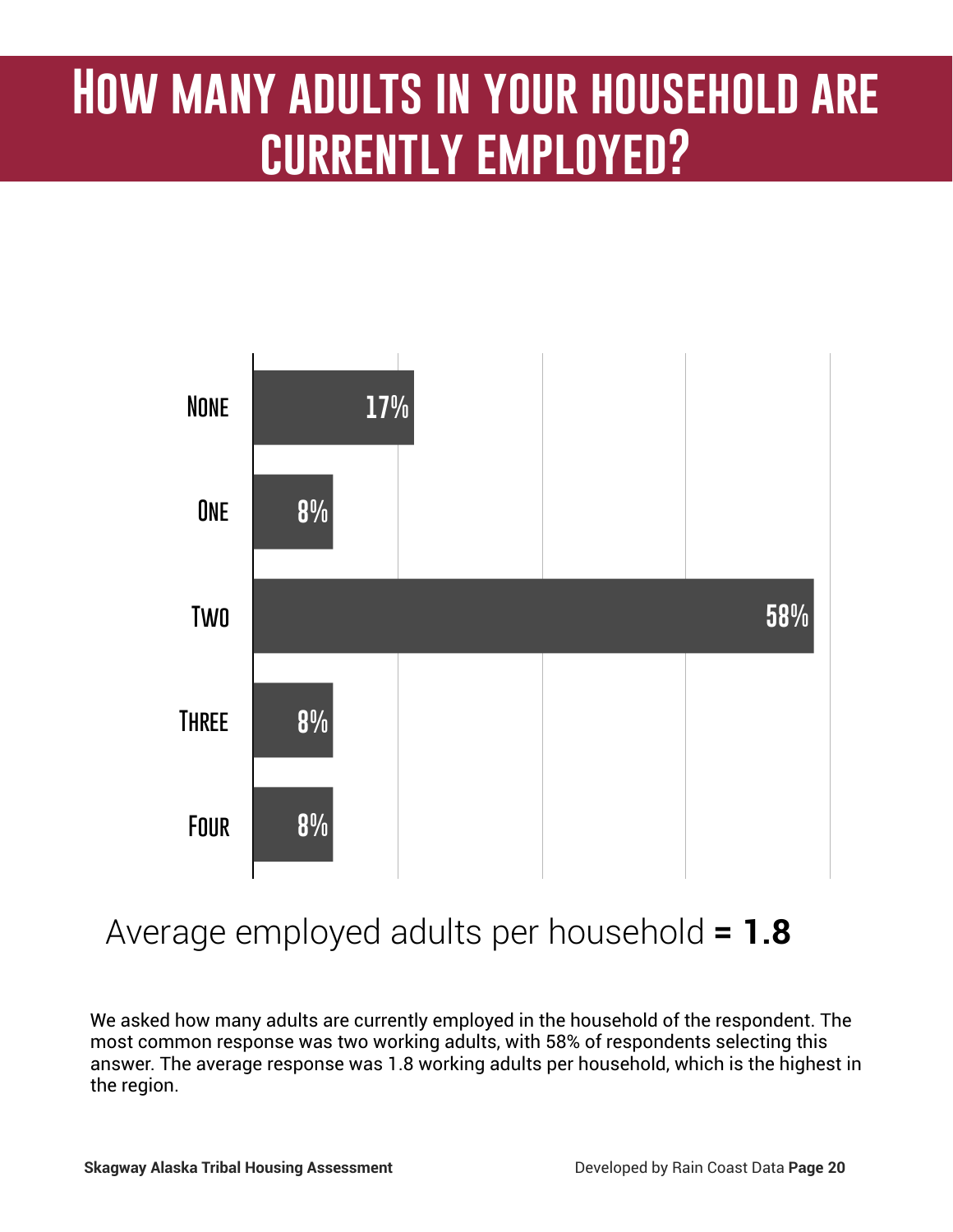### **Members of Household**

**Check all that apply if any members of your household are:**



Seventeen percent of surveyed households contain a person over the age of 60. Seventeen percent of households have a member with a disability. Eight percent include a single parent, and 17% include a veteran. Fifty-eight percent of the households had no one with any of these characteristics.

Skagway households have the lowest percentage of households with single parents, within the regional THRHA communities.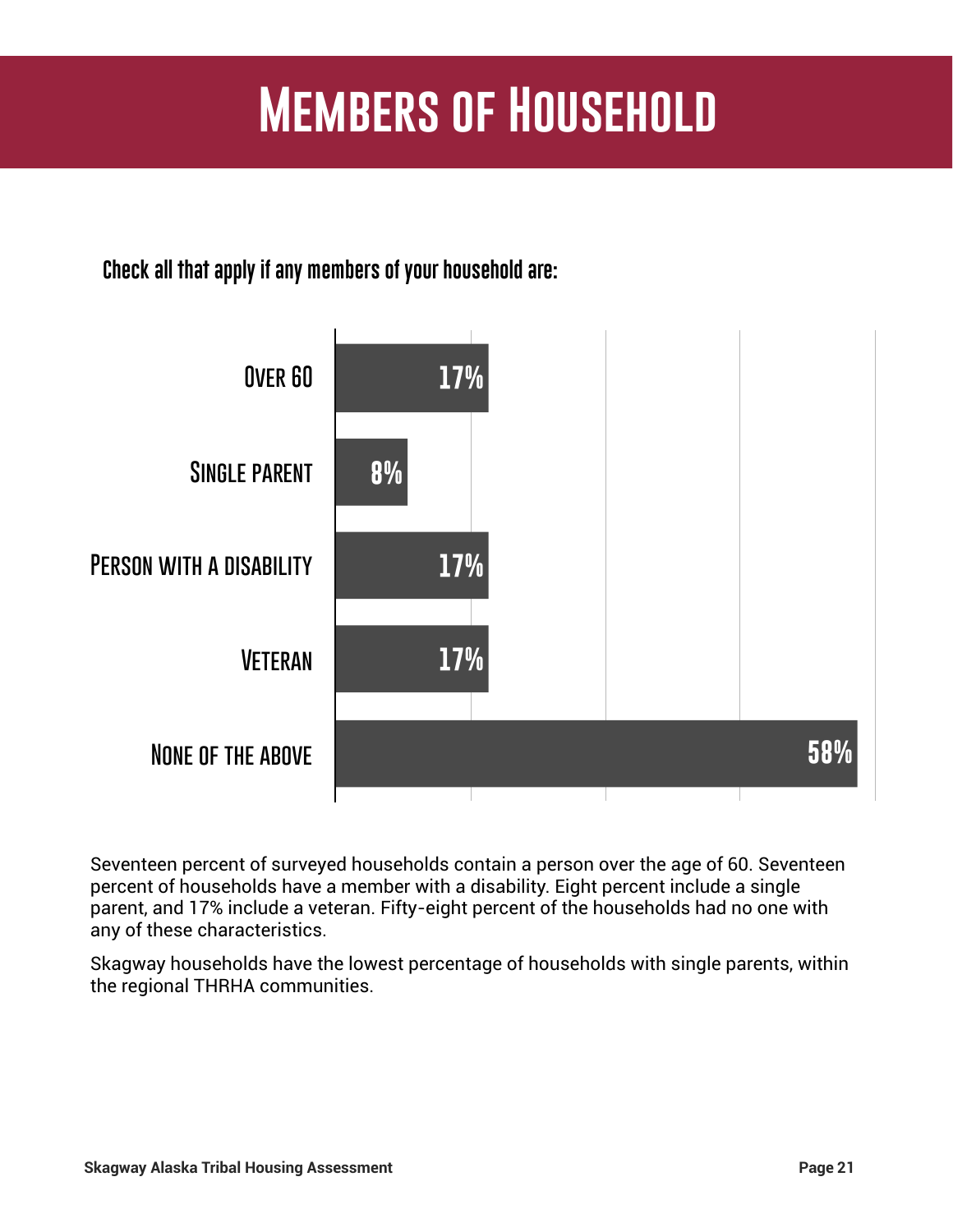### **What year did you (or first household member) move into your current home?**

**Converted into years of residency in current home:**



### Average number of years in current home = 18

More than half of tribal respondents have resided in their homes longer than 10 years, including 42% who have lived in their homes longer than 20 years. The average tenure of a tribal household at the point this survey was conducted was 18 years.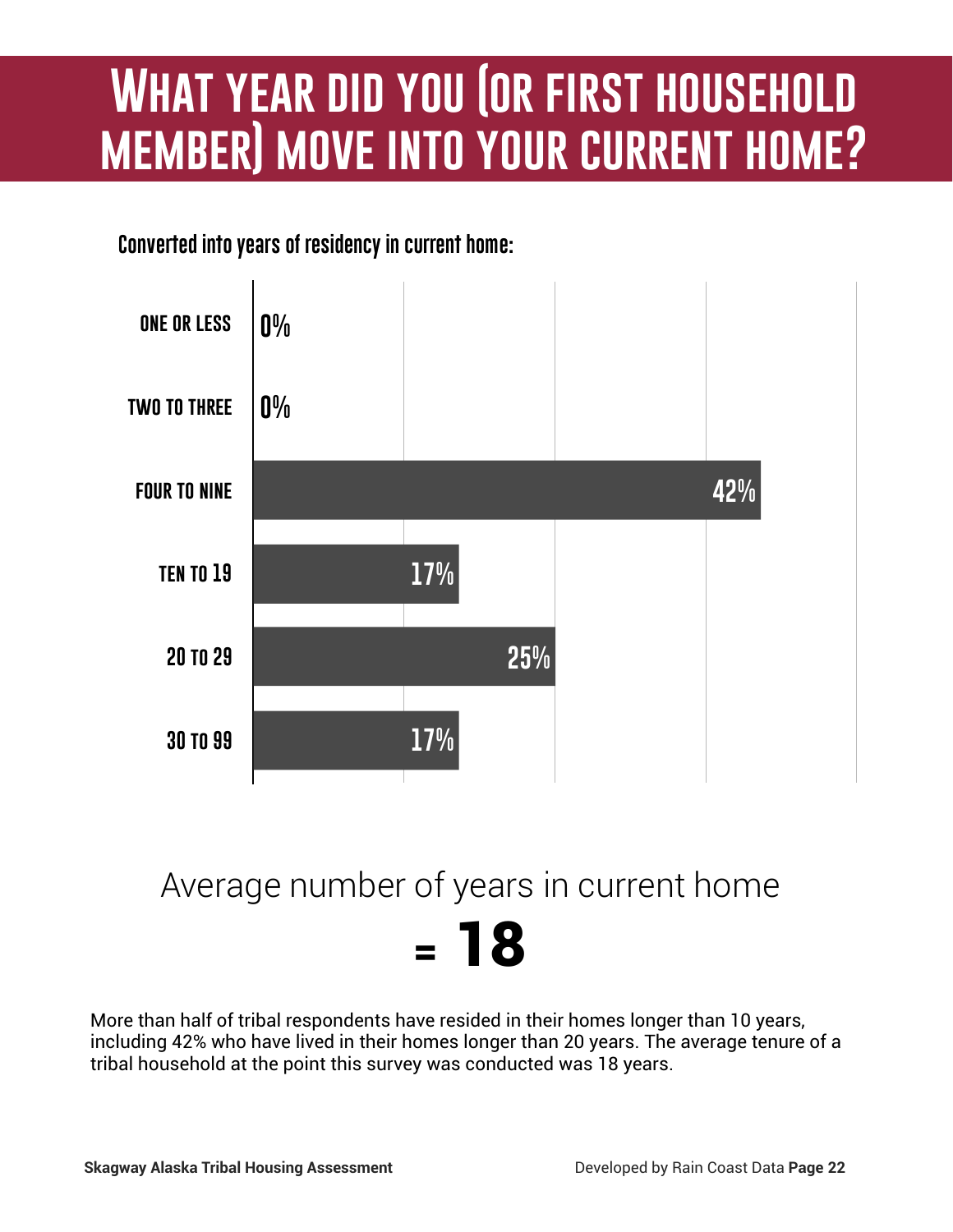# **Skagway Priorities and Preferences How important are the following tribal housing needs?**

### **Respondents saying this has a high level of demand or need**



**More affordable housing Existing home renovations Make current homes more energy efficient More single family homes More duplexes and apartments Make home sites available to build homes on More one bedroom units/homes More 2-3 bedroom units/homes More short term/seasonal housing More rental units More housing that seniors can afford to live in More senior housing: multi-unit buildings More senior housing: smaller units like condos or cottages Assisted living senior housing More 4+ bedroom units/homes**

The most pressing housing need in Skagway, according to the survey, is more affordable housing, which 90% of survey respondents say is a high priority. This is followed by desire to renovate existing homes, which 80% of respondents say has a high level of demand.

The following table shows a breakdown of responses to these questions and responses.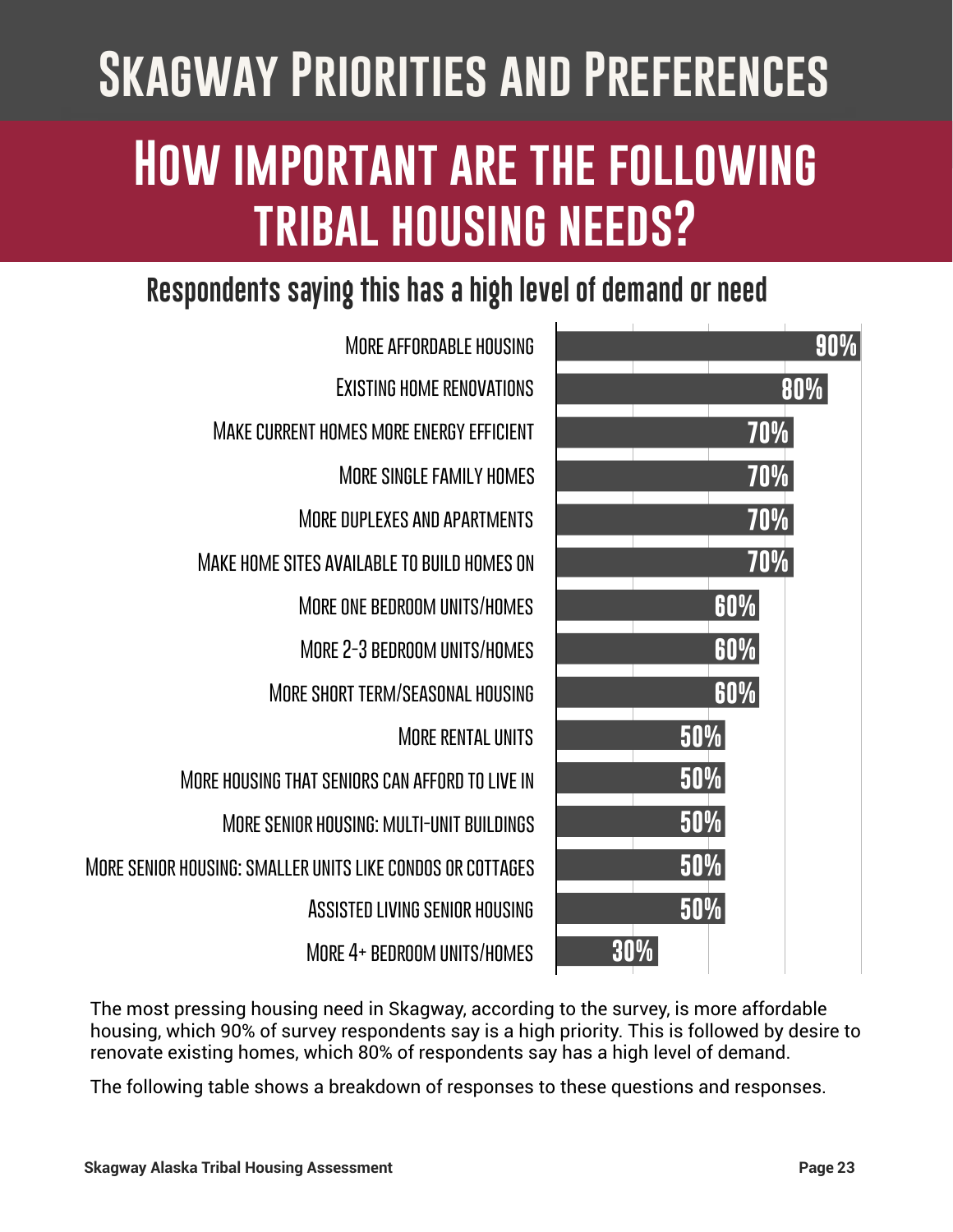### **How important are the following tribal housing needs?**

| <b>Answer Options</b>                                                           | <b>High level</b><br>demand/<br>need | <b>Medium level Low level</b><br>demand/<br>need | demand/<br>need | No need or<br>demand at<br>this time | We need<br>less of<br>this |
|---------------------------------------------------------------------------------|--------------------------------------|--------------------------------------------------|-----------------|--------------------------------------|----------------------------|
| <b>More affordable housing</b>                                                  | 90%                                  | 10%                                              | 0%              | 0%                                   | 0%                         |
| <b>Existing home renovations:</b><br><b>Improve quality of existing</b><br>home | 80%                                  | 20%                                              | 0%              | 0%                                   | 0%                         |
| <b>Make current homes more</b><br>energy efficient, reducing<br>energy costs    | 70%                                  | 30%                                              | 0%              | 0%                                   | 0%                         |
| <b>More single family homes</b>                                                 | 70%                                  | 20%                                              | 10%             | 0%                                   | 0%                         |
| More duplexes and<br>apartments                                                 | 70%                                  | 20%                                              | 0%              | 0%                                   | 10%                        |
| Make home sites available<br>to build homes on                                  | 70%                                  | 10%                                              | 20%             | 0%                                   | 0%                         |
| More one bedroom units/<br>homes                                                | 60%                                  | 20%                                              | 10%             | 10%                                  | 0%                         |
| More 2-3 bedroom units/<br>homes                                                | 60%                                  | 10%                                              | 20%             | 10%                                  | 0%                         |
| More short term/seasonal<br>housing                                             | 60%                                  | 10%                                              | 10%             | 10%                                  | 10%                        |
| <b>More rental units</b>                                                        | 50%                                  | 30%                                              | 20%             | 0%                                   | 0%                         |
| <b>More housing that seniors</b><br>can afford to live in                       | 50%                                  | 30%                                              | 10%             | 10%                                  | 0%                         |
| More senior housing: multi-<br>unit buildings                                   | 50%                                  | 30%                                              | 10%             | 10%                                  | 0%                         |
| <b>More senior housing:</b><br>smaller units like condos or<br>cottages         | 50%                                  | 20%                                              | 20%             | 10%                                  | 0%                         |
| <b>Assisted living senior</b><br>housing                                        | 50%                                  | 20%                                              | 20%             | 10%                                  | 0%                         |
| More 4+ bedroom units/<br>homes                                                 | 30%                                  | 40%                                              | 30%             | 0%                                   | 0%                         |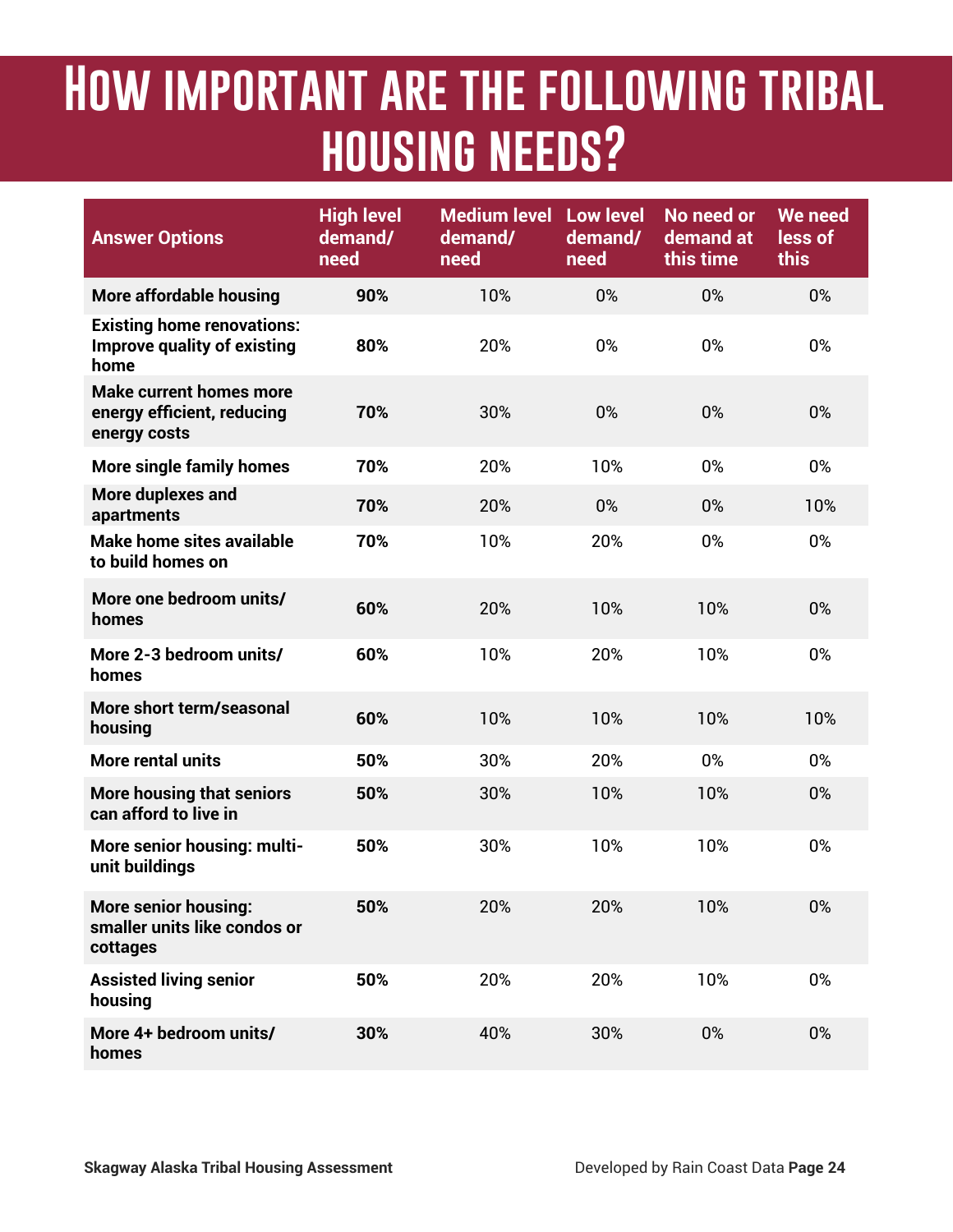### **IF THE FOLLOWING, WHAT IS THE MOST IMPORTANT TRIBAL PRIORITY FOR HOUSING not, what are the obstacles in approximation of the obstacles in the obstacle of the obstacles in the obstacles in improvements?**

### **Respondents ranking the following as their top priority**



**More single family housing available for purchase More rental housing Renovate existing homes Increase energy efficiency of existing homes More one bedroom housing units Provide more elder focused housing**

| <b>Answer Options</b>                                | Rank 1 | Rank 2 | Rank 3 | Rank 4 | Rank 5 | Rank 6 |
|------------------------------------------------------|--------|--------|--------|--------|--------|--------|
| More single family housing<br>available for purchase | 50%    | 25%    | 0%     | 25%    | 0%     | 0%     |
| <b>More rental housing</b>                           | 22%    | 44%    | $0\%$  | 0%     | 11%    | 22%    |
| <b>Renovate existing homes</b>                       | 11%    | 22%    | 11%    | 22%    | 33%    | 0%     |
| More one bedroom housing<br>units                    | 10%    | $0\%$  | 40%    | 10%    | 20%    | 20%    |
| Increase energy efficiency of<br>existing homes      | 11%    | $0\%$  | 11%    | 33%    | 22%    | 22%    |
| Provide more elder focused<br>housing                | 0%     | 0%     | 30%    | 20%    | 20%    | 30%    |

Tribal households were also asked to rank a selection of six housing options by priority. Half of respondents (50%) said that *more single family housing units available for purchase* was their top priority. *More rental housing* was the second ranked choice.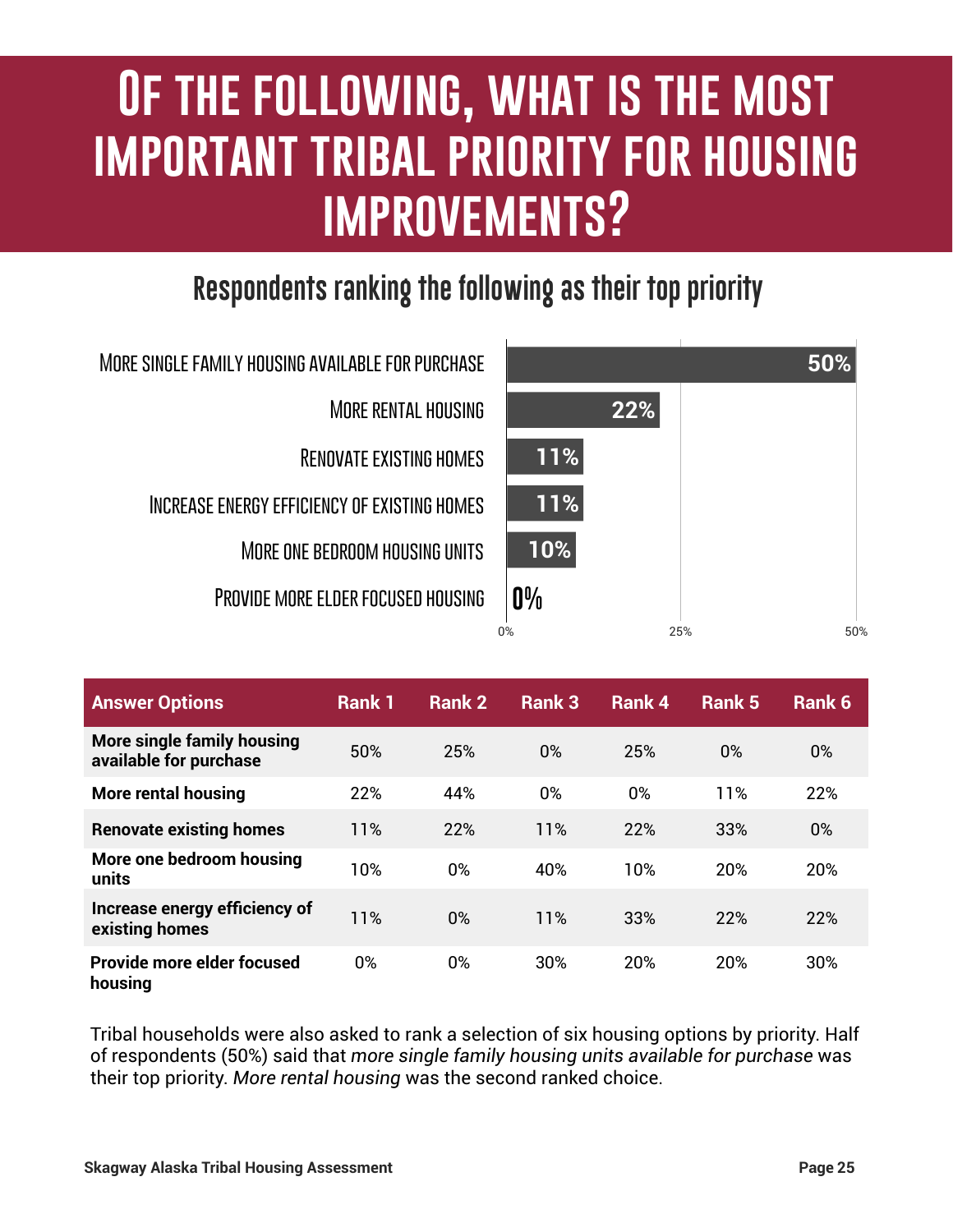### **household members that would prefer to own a home but do not**

| Would you, or any member of your household, prefer to<br>own a home but do not? | <b>Response Percent</b> |
|---------------------------------------------------------------------------------|-------------------------|
| Yes                                                                             | 55%                     |
| <b>No</b>                                                                       | 45%                     |
| Maybe                                                                           | $0\%$                   |

**If you, or household members living in your housing unit, would prefer to own a home but do not, what are the obstacles? (mark all that apply)**



**How much would you/they willing to pay each month for housing ownership (excluding home heating costs, electricity, water, and sewer)?**

# Willing to pay  $=$  \$1,256/month

Fifty-five percent of households responding noted that they have member who would prefer to be in their own home. The top barrier identified was the expense of living in a separate household (83%) followed by general lack of availability (67%). Tribal members would be willing to spend \$1,256 per month for their own housing. This is the highest level in the region.

**Skagway Alaska Tribal Housing Assessment** Developed by Rain Coast Data **Page 26**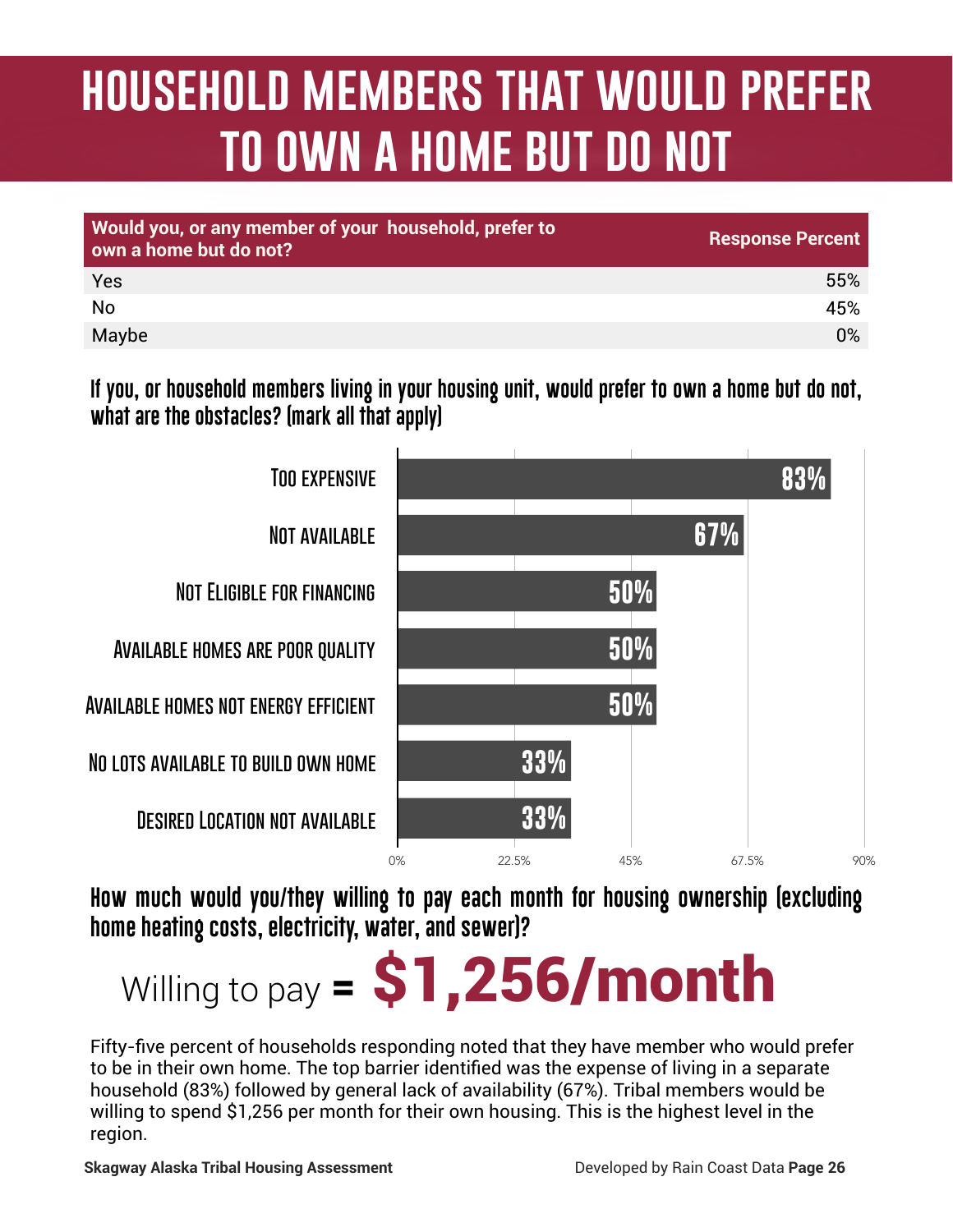### **Would you be willing to live in a small home (600-800 sq ft) or unit if it was more affordable?**



When asked, 41% of tribal members surveyed said that they would be willing to live in a small (up to 800 square foot home) in order to cut costs.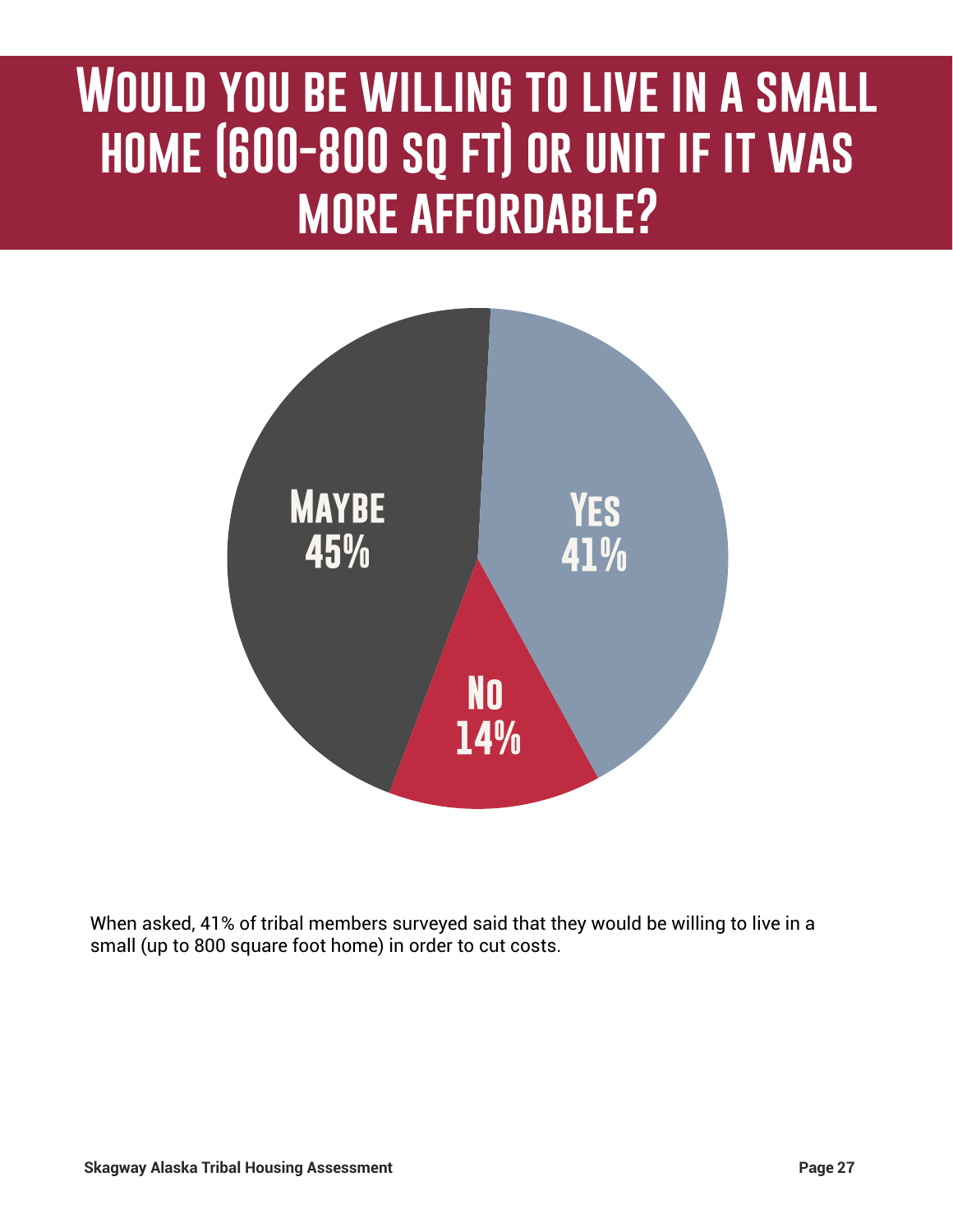### **Regardless of your housing situation now, would you prefer to rent or own?**



Despite the fact that only 50% of respondents in this survey currently own their own home, the great majority (92%) said they would prefer to own their own home rather than rent.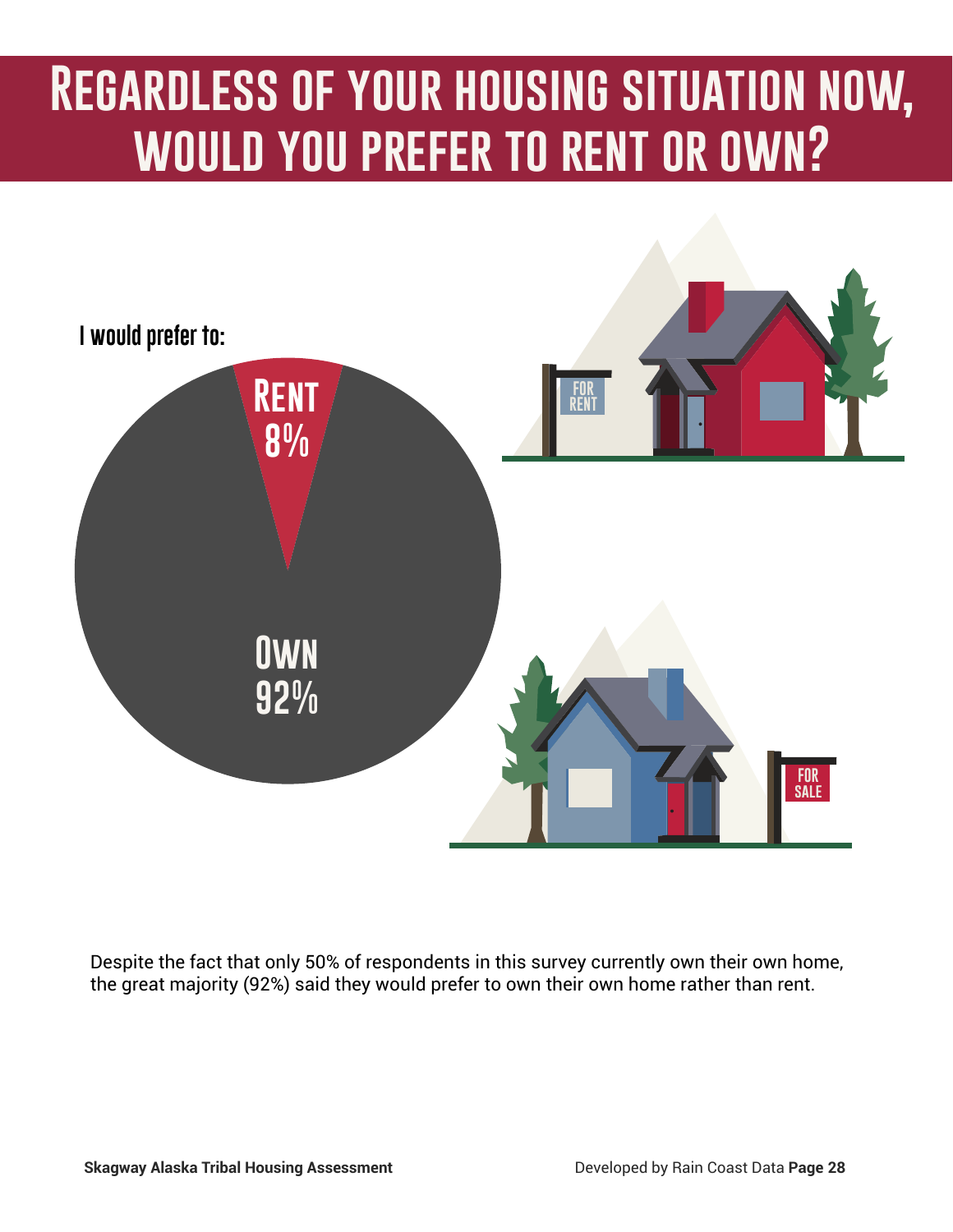### **Additional Findings**

#### **What type of housing program are you most interested in, either now or in the future?**

| <b>Answer Options</b>                                                                                           | <b>Response</b><br><b>Count</b> |                          |
|-----------------------------------------------------------------------------------------------------------------|---------------------------------|--------------------------|
| Access to funding to help<br>renovate my home.                                                                  |                                 | 5                        |
| Homebuyer assistance,<br>such as a home loan, down<br>payment assistance, or help<br>with saving to buy a home. |                                 | 4                        |
| A rental unit to move into.                                                                                     |                                 | 3                        |
| Financial literacy program.                                                                                     |                                 | 2                        |
| I am not interested in a<br>housing program at this<br>time.                                                    |                                 | $\overline{\phantom{0}}$ |
| I have land and need access<br>to a loan to build my own<br>home.                                               |                                 | 1                        |
| I would like to participate in<br>a "sweat equity" housing<br>program, where I help build<br>my home.           |                                 | 1                        |
| Home maintenance<br>education program.                                                                          |                                 | 1                        |
| Other                                                                                                           |                                 |                          |

#### **Do you own land in your community?**

| <b>Answer Options</b>                                            | <b>Response</b><br><b>Percent</b> |     |
|------------------------------------------------------------------|-----------------------------------|-----|
| Yes, and I would like to<br>build a home on that<br>land.        |                                   | 20% |
| Yes, but I'm not<br>interested in building a<br>home on my land. |                                   | 10% |
| <b>No</b>                                                        |                                   | 70% |
| Other                                                            |                                   |     |

#### **Do you currently reside in a home managed by Tlingit Haida Regional Housing Authority?**

| <b>Answer Options</b> | <b>Response Percent</b> |
|-----------------------|-------------------------|
| Yes                   | $0\%$                   |
| No                    | 100%                    |
| <b>Not Sure</b>       | 0%                      |

### **How many bedrooms are in your house?**

Average Number of Bedrooms

 $= 2.8$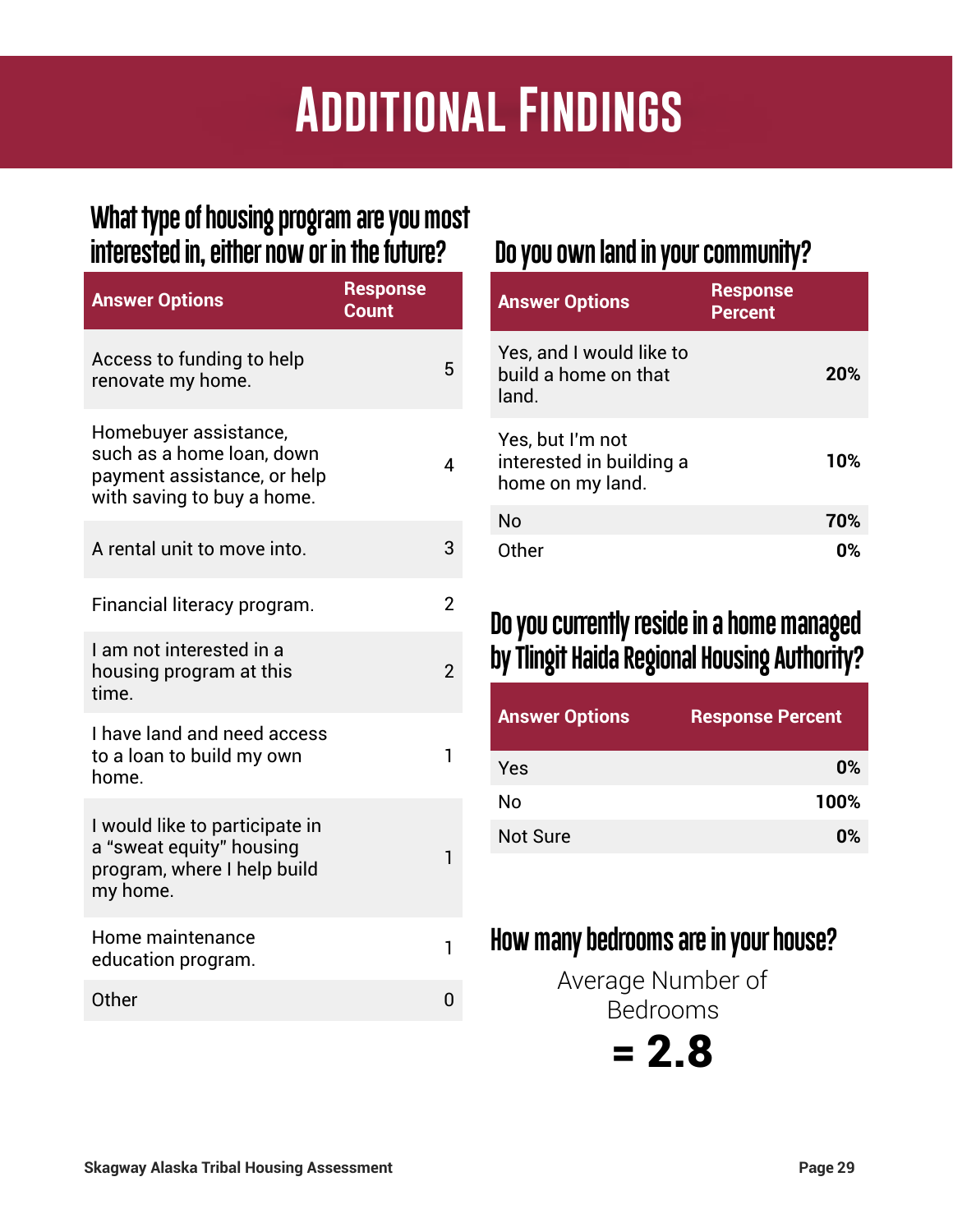# **Most Critical Housing Need** Most Frequently Mentioned Words **Open Ended Responses**

#### **How would you describe the most critical housing needs and issues in your community?**

Respondents were also provided an opportunity to report the most critical housing need in their own words. This graphic visualizes the 10 responses, with more frequently used terms appearing more prominently.



A full list of responses is included on the following pages.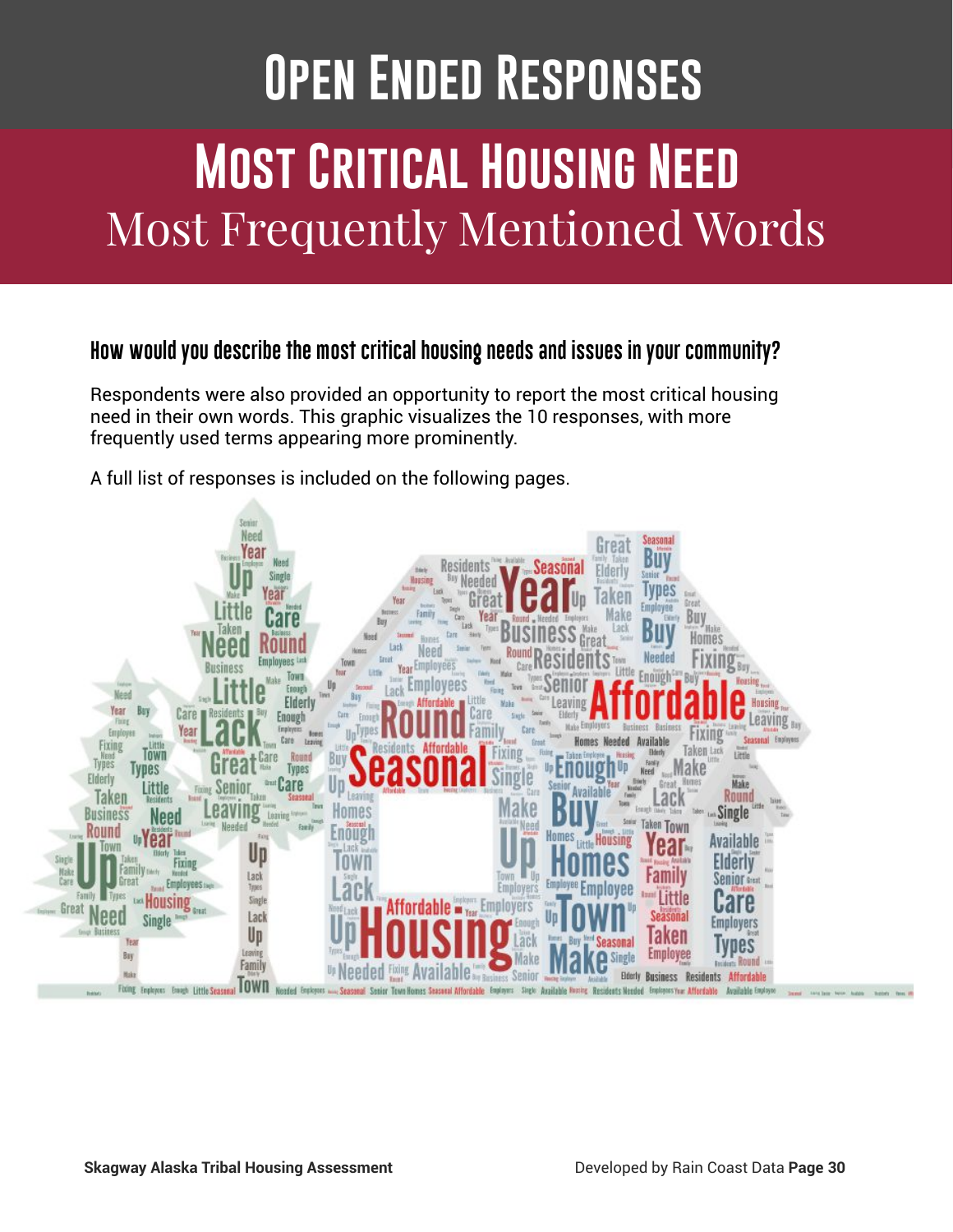### **How would you describe the most critical housing needs and issues in your community?**

- Business in town buy up any housing in town and make it seasonal housing for employees. Leaving little to no affordable housing for year-round residents.
- Fixing the homes
- Great need for affordable housing for all types: seasonal, year-round & elderly.
- Lack of affordable housing for year-round residents.
- Lack of housing
- No housing available.
- Not enough housing
- Not enough year-round housing, all taken up by seasonal employers for employee housing
- Senior housing and care. Seasonal housing needed.
- Single family homes